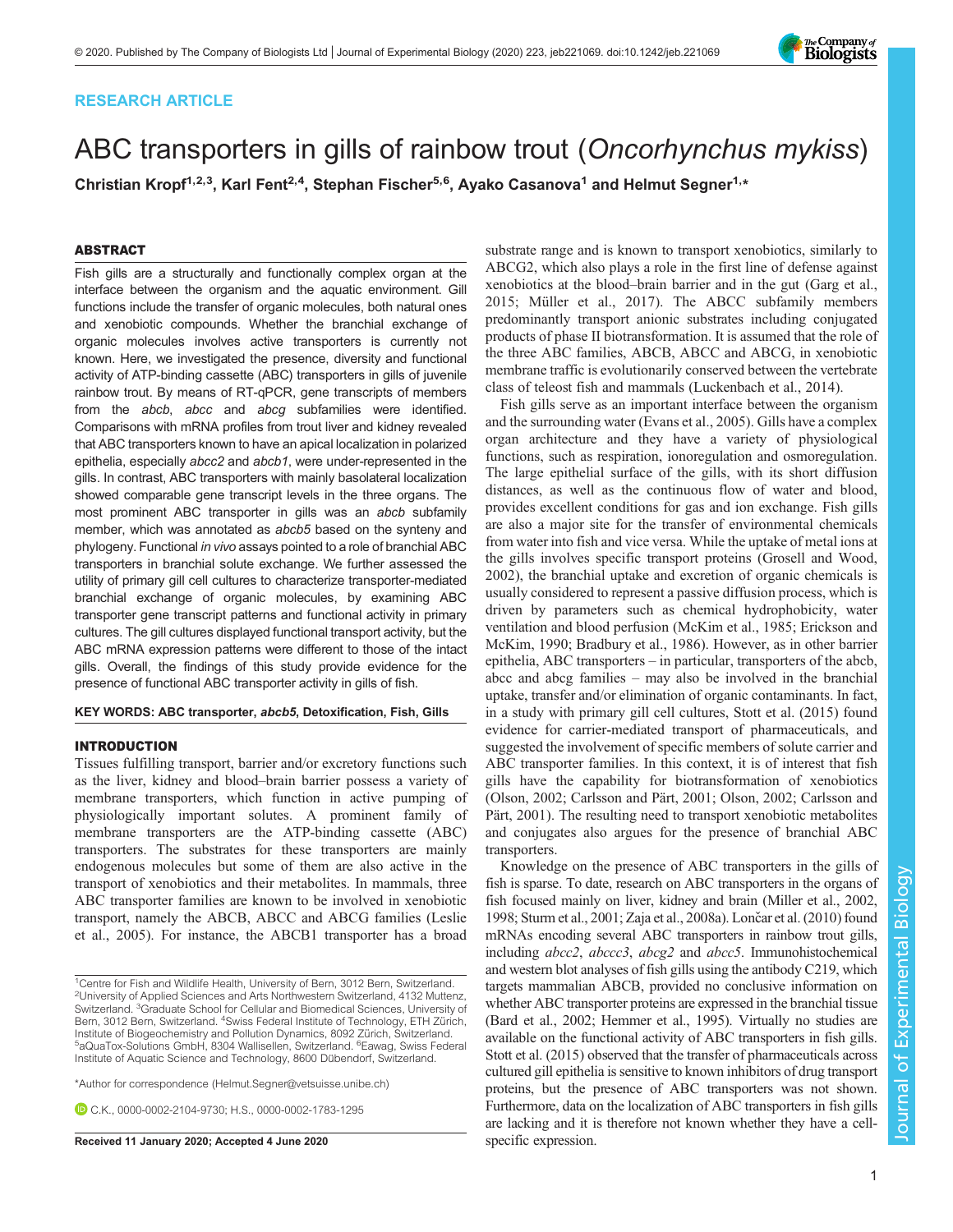The aim of the present study is to examine gene transcript profiles of a series of ABC transporters in the gills of rainbow trout, Oncorhynchus mykiss, and to compare them to the corresponding profiles in kidney and liver. In situ hybridization and immunofluorescence methods were applied for the cellular localization of a selected ABC transporter in the gills. In addition, we assessed in vivo the functional activity of ABC transporters in trout gills. Finally, the expression and activity of ABC transporters in primary gill cell models as a potential tool for the characterization of branchial ABC transporters was investigated. Together with the analysis of the ABC transporters, biotransformation enzymes were determined, both in vivo and in vitro, in order to estimate the branchial capability to produce xenobiotic metabolites as potential ABC transporter substrates.

### MATERIALS AND METHODS

#### Chemicals

Unless otherwise stated, all chemicals were purchased from Sigma-Aldrich (Buchs, Switzerland). The sterile and pyrogenic free Aqua B. Braun water was used for buffer and reconstituted water preparations (B. Braun Medical AG, Sempach, Switzerland). Compounds for ABC transporter assays were dissolved in DMSO, except MK-571 which was dissolved in H2O, and were stored at −20°C until use. The cell culture media were purchased from Life Technologies, whereas culture plastic material was from TPP® (Techno Plastic Products, Trasadingen, Switzerland). Translucent Falcon® permeable inserts were utilized in 12- and 24-well culture plates.

# Maintenance of rainbow trout

All-female rainbow trout [Oncorhynchus mykiss (Walbaum 1792); 10–150 g, 4–15 months] were hatched and kept at the fish facility of the Centre for Fish and Wildlife Health, Bern, Switzerland in a partially recirculating water system equipped with a UV unit and biofilter. Oxygen, temperature and pH values were permanently monitored by a sensor system. Periodically, oxygen values were additionally determined manually using Oxy Guard, and water quality parameters (ammonium, nitrite, nitrate) were assessed using commercial test kits (Aquamerck #1.11102.0001). The fish were kept in 2000 l tanks at 10–19°C at natural photoperiodic conditions and fed daily with 1.5% body weight of commercial dry pellets (Hokovit, Bützberg, Switzerland). A day prior to the experiments, animals were fasted. Experiments were carried out according to the Swiss Animal Welfare regulations with the animal permission number BE13/16.

# RNA extraction, reverse transcription, primer design and quantitative real-time PCR

Tissue and cell samples were stored in RNAlater (−80°C) and cells were lysed and stored in RTL buffer (−80°C). RNA was extracted using RNeasy kit (Qiagen) following the manufacturer's instructions (Qiagen, Basel, Switzerland). For RNA isolation from blood cells, a pre-isolation was performed using TRI Reagent (Sigma, Buchs, Switzerland). The amount and purity of isolated RNA was determined using a NanoDrop 1000 spectrophotometer (NanoDrop Technologies Inc., Wilmington, DE, USA). The quality of some random selected samples was tested by the Agilent RNA 6000 Nano Kit, in combination with the Agilent 2100 Bioanalyzer System (Agilent Technologies, Waldbronn, Germany). Potential traces of genomic DNA contamination were removed using RQ1 RNase-Free DNase (Promega AG, Dübendorf, Switzerland). 1000 ng DNA-free RNA was used for cDNA synthesis with the iScript™ cDNA synthesis kit (Bio-Rad, Reinach, Switzerland).

Primers were used as previously described [\(Kropf et al., 2016\)](#page-12-0). The oligonucleotides were all purchased from Microsynth (Basel, Switzerland) and dissolved in nuclease free water at a concentration of 100 µmol  $l^{-1}$  and stored at  $-20^{\circ}$ C.

Real-time PCR quantification was performed on an Applied Biosystems 7300 analyzer (Applied Biosystems, Foster City, CA, USA). The total reaction volume was  $12.5 \mu l$ , containing  $6.25 \mu l$ FastStart Universal SYBR Green Master (ROX) (Roche Diagnostics Schweiz AG, Rotkreuz, Switzerland), 1 µl of 3.75 µmol l−<sup>1</sup> primer stock, and 5.25 µl Nuclease-Free water (Qiagen, Basel, Switzerland) containing 0.4 µl of the cDNA synthesis mix. qPCR was performed using the following conditions: 2 min at 50°C, 10 min at 95°C, followed by 40 cycles of amplification. Each cycle consisted of 8 s of denaturation at 95°C, annealing and elongation at 60°C for 40 s. PCR was always terminated with a melting curve analysis starting with a denaturation step of 95°C followed by the start ramping temperature of 60°C for 30 s.

The data were analyzed with the 7300 system sequence detection software version 1.3.1 of the Applied Biosystems qPCR machine. The calculated Ct values were exported to Microsoft Excel for further analysis.  $Ef1\alpha$  was the most stable among the tested reference genes in different tissues of O. mykiss ([Kropf et al., 2016\)](#page-12-0) and was thus taken as reference to which all genes were related. Data were presented in relative quantification method of Q-Gene [\(Muller](#page-13-0) [et al., 2002](#page-13-0); [Simon, 2003\)](#page-13-0) multiplied by the factor of  $10^3$  for better presentation of the values.

## Cloning of rainbow trout abcb5 transporter cDNA

Based on results of this study, the gene sequence initially named as abcb1b was found to be rather a family b5 member, more specifically *abcb5*. Therefore, here we use for this gene sequence the terminology *abcb5* rather than *abcb1b*. Rainbow trout initial abcb5 sequences were obtained from total RNA extracts of the rainbow trout cell line, RTgill-W1, using reverse transcription polymerase chain reaction (RT-PCR). The primer pairs were designed based on expressed sequence tags (ESTs) for trout abcb1b that were identified with NCBI. For the RT-PCR, Advantage 2 (Clontech, California, USA) and Phusion (Finnzymes, Espo, Finland) polymerases were used. The PCR products were purified by gel electrophoresis, cloned and sequenced. Sequences were edited and assembled using Sequencher 4.10 (Genecodes).

Based on partial amino acid sequences, Oncorhynchus mykiss abcb5 transporter protein domain structures were analyzed using Prosite (<http://prosite.expasy.org>) from the Expert Protein Analysis System (Expasy) Proteomics Server ([http://expasy.org\)](http://expasy.org) and Polyphobius [\(http://phobius.sbc.su.se/poly.html](http://phobius.sbc.su.se/poly.html)). Phylogenetic trees based on multiple ABCB transporter amino acid sequence alignments using TCoffee [\(http://tcoffee.crg.cat](http://tcoffee.crg.cat); [Notredame et al.,](#page-13-0) [2000\)](#page-13-0) were generated with MEGAX [\(http://www.megasoftware.](http://www.megasoftware.net) [net](http://www.megasoftware.net)) using the neighbor-joining, maximum likelihood and minimum evolution methods.

## Construction of abcb5 in situ hybridization probe

The following primer pair was used to produce a 589 base pair long fragment of *abcb5*: 5′–3′: forward primer, GAA CGT GAG GGT TCT CCA GG and reverse primer CGC TAT CTG GTC TGC GTT CT. For PCR, the HotStar Taq Master Mix (Qiagen) was used and cDNA of gills served as a template. An aliquot of the reaction product was loaded on a 1.5% agarose gel while another aliquot was used for the purification using the High Pure PCR Product Purification Kit (Qiagen). One part of the purified product was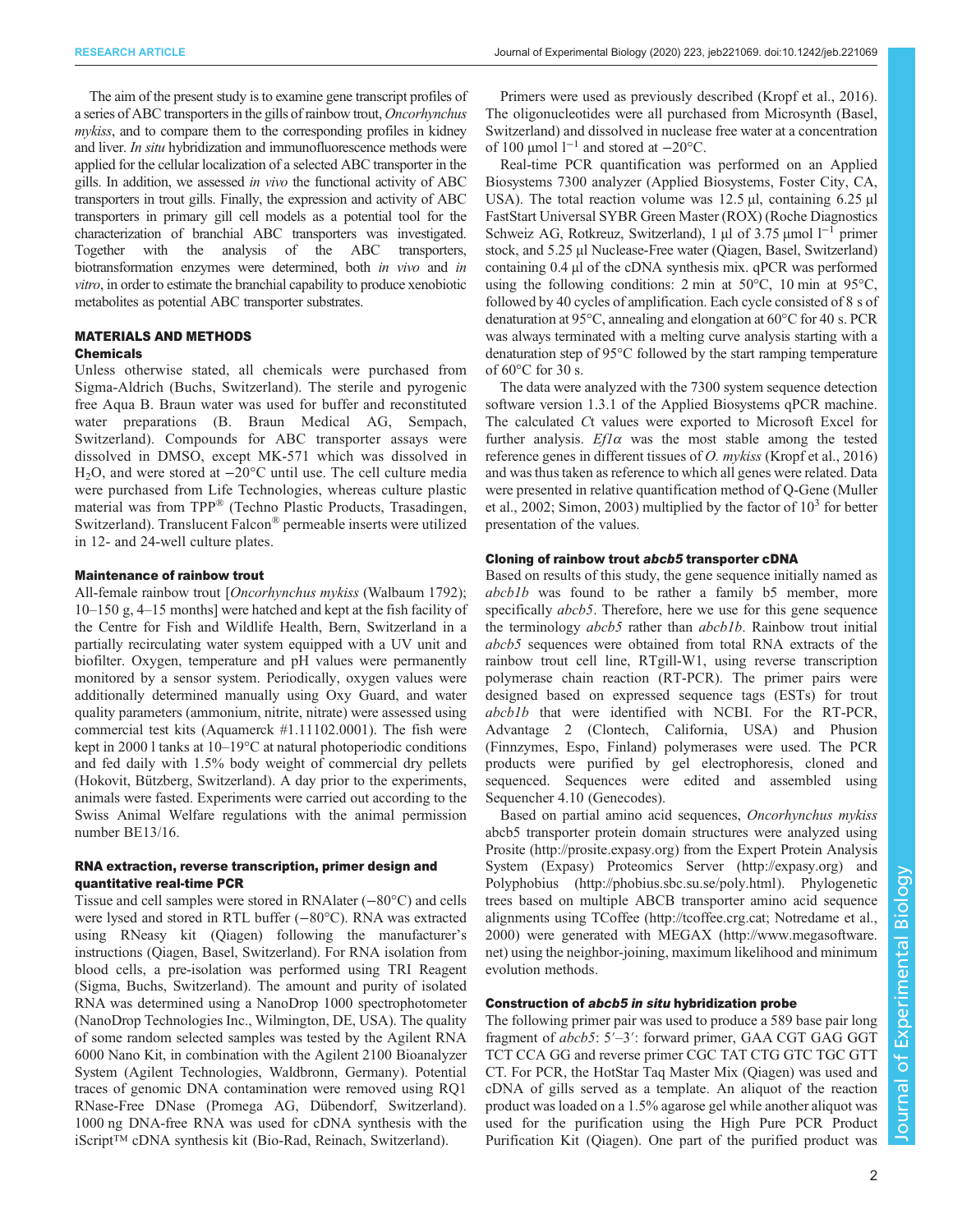used for sequencing to prove specificity, and 1 µl of purified PCR product  $(25 \text{ ng } \mu\text{I}^{-1})$  was ligated in the vector pGEM-T Easy vector system (Promega) (50 ng). TOP10 chemically competent E. coli (Fisher Scientific) were transfected with the plasmid and selected on ampicillin plate and S-gal plates. White colonies were picked and cultured for plasmid isolation following the manufacturer's instructions (PureYield™ Plasmid Miniprep System, Promega). The plasmid was sequenced using the T7 primer pair to confirm identity and determine orientation of the cloned abcb5 sequence. The antisense DIG-labeled RNA was synthesized using T7 RNA polymerase and the SP6 RNA polymerase was used to label the sense DIG-labeled RNA probe, both using linearization plasmid as template following the manufacturer's instructions (Roche DIG RNA Labeling Kit SP6/T7, #1175025).

## Tissue preparation for in situ hybridization and immunofluorescence staining for Na<sup>+</sup>/K<sup>+</sup>-ATPase and C219

Fish were euthanized with MS222 (150 mg  $l^{-1}$ ) in water followed by bleeding and removal of the gill arches. The gills were dissected and rinsed quickly in water to remove blood and excess mucus. Gill filaments were cut and placed in precooled 4% buffered formaldehyde containing 18% sucrose for at least 2 h on ice before cryo-slides for in situ hybridization were cut. For immunostaining, tissues were placed in 4% buffered formaldehyde for at least 4 h and were then transferred to PBS containing 18% sucrose for overnight incubation. All gill filaments were carefully embedded in O.C.T. compound (Tissue Tek, Skura Finetek USA, Inc. Torrance, CA 90501, USA) and incubated for at least 15 min at −20°C in cryostat (Leica CM1950) before sectioning. The tissue sections were placed on SuperFrost® plus positively charged glass slides (Thermo Scientific) and dried at room temperature (RT) before storage at  $-80$ <sup>o</sup>C.

#### In situ hybridization (ISH)

Cryosections were washed in  $2 \times SSC$  (saline-sodium citrate buffer) for 5 min followed by a treatment with  $4 \times$  SSC for another 5 min. The slides were placed in an incubator for pre-hybridization in  $5\times$ SSC, 50% deionized formamide, 1% Denhardt's solution, 1.1 mg ml−<sup>1</sup> tRNA and 10% dextran sulfate at 49°C for 1 h in a humid chamber. The probe (50 ng) was incubated for 2 min at 80°C mixed in 50% deionized formamide in DEPC water and added to the slide for the hybridization, which took place at 49°C for 16 h. The slides were placed at  $54^{\circ}$ C and washed with  $2 \times$  SSC for 30 min followed by another wash with  $0.1 \times$  SSC for 45 min. Finally, slides were rinsed with Tris-buffered saline containing 0.1% Tween 20 (TBST). For immunohistochemical staining, the slides were blocked with 1× Roti-Block (Carl Roth GmbH, Karlsruhe, Germany) in TBST containing 1% donkey serum for 60 min at room temperature. Sheep anti-DIG (Roche, #11214667001) was used at  $1 \mu g$  ml<sup>-1</sup> and was incubated for 60 min followed by washing three times for 10 min in TBST. The secondary antibody was donkey anti-sheep conjugated to DyLight 488 at 5  $\mu$ g ml<sup>-1</sup> (Jackson ImmunoResearch, #713-486-157) and was incubated for 60 min. Slides were washed three times with TBST for 10 min and covered with fluorescence mounting medium (Dako Fluorescent Mounting Medium, #S3023). The coverslipped slides were stored at 4°C.

## Na+/K+-ATPase and C219 immunostaining on cryosections

For antibody staining, cryosections were thawed and dried at RT followed by incubation for 1 h with  $1 \times$  RotiBlock (Carl Roth, Karlsruhe, Germany). Staining with the primary antibody mouse monoclonal antibody  $(1:50)$  against the  $\alpha$ -subunit of chicken  $Na^+/K^+$ -ATPase antibody (University of Iowa Hybridoma Bank, AB2166869) for 1 h at room temperature was followed by the secondary incubation for 1 h with goat anti-mouse IgG conjugated to Texas Red (Jackson ImmunoResearch, Texas Red® AffiniPure). For detection of *O. mykiss abcb* family members, the crossreactivity of the C219 antibody (Thermo Fisher, Mouse IgG2a, MA1-26528) was used instead. For negative controls, cryosections were incubated in absence of primary antibody. Finally, sections were mounted in DAKO mounting medium. Fluorescence images were taken using Nikon Eclipse 80i microscope equipped with a Retiga 2000R CCD camera (Qimaging) using 60× and 100× Plan Apo objectives (Nikon) and Openlab 5 software (Improvision, Coventry, UK).

### In vivo fish exposure to Rhodamine B and MK-571

To assess the effect of an ABC transporter inhibitor in water on the uptake and distribution of a classical ABC transporter substrate, fish were exposed to Rhodamine B in absence or presence of the ABCC transporter inhibitor MK-571. Glass tanks containing 1.9 l water were prepared, aerated and temperature adapted to 13°C by the use of a Biocenter 2001 incubator (SalvisLab, Rotkreuz, Switzerland) connected to a cooling system. Fish  $(10 \text{ cm}, 10-15 \text{ g})$  were transferred to experimental tanks to adapt for 30 min followed by the addition of 50 ml water with or without the ABC transporter inhibitor MK-571 to reach a final nominal concentration of 10 µmol l−<sup>1</sup> . After 15 min exposure, Rhodamine B dissolved in 50 ml water was well distributed in the tank to reach a final concentration of 1 µmol  $l^{-1}$ . At the beginning and after 10, 30, 60 and 90 min, fish were randomly sampled from the exposure tank and anesthetized with an MS222 overdose for 2 min. Blood was taken from the caudal vein and gall bladder content was sampled. Liver and gills were placed in 800 µl PBS, 0.2% Triton X-100. All samples were stored on ice and weights were determined. Homogenization took place in TissueLyser (Qiagen) in presence of 5 mm steel beads at 30 Hz for 2 min followed by a centrifugation step at 15,000 g for 10 min at 4 $\degree$ C. From each sample, 100 µl of supernatant were measured for Rhodamine B fluorescence in duplicates in black 96-well plates using wavelengths of 555 nm for excitation and 574 nm for emission in the EnSpire multimode plate reader (PerkinElmer, Waltham, MA, USA). All values were referred to mg tissue (wet weight).

#### Primary gill cell culture

Upon excision of the gill arches, sterile working conditions were used throughout. Buffers, mesh filters and equipment were autoclaved before use. The primary gill cell isolation protocol was modified from the methods described by [Kelly et al. \(2000\)](#page-12-0). In brief, gill filaments were washed in Hanks' balanced salt solution buffer and antibiotic treated for 10 min prior to trypsin treatment. Enzymatic digestion using trypsin at the concentration of 0.05% was performed for  $3\times7$  min on an orbital shaker. To remove undigested tissue parts, the cell suspension was flushed through 31 µm nylon filters (Sefar AG, Heiden, Switzerland) into L-15 medium containing FBS. After centrifugation at  $110 \text{ g}$  and  $4^{\circ}$ C the cell pellet was resuspended in L-15 medium and centrifuged for a second time. Finally, the cells were resuspended in L-15 medium (containing FBS and antibiotics) and counted in a Neubauer chamber using trypan blue solution for viability assessment. All primary gill cell culture experiments have been performed with single-seeded cultures.

The primary gill cells were seeded on solid or permeable support at a density of 1.5×106 cells cm−<sup>2</sup> and were cultured at 17°C. Tissue culture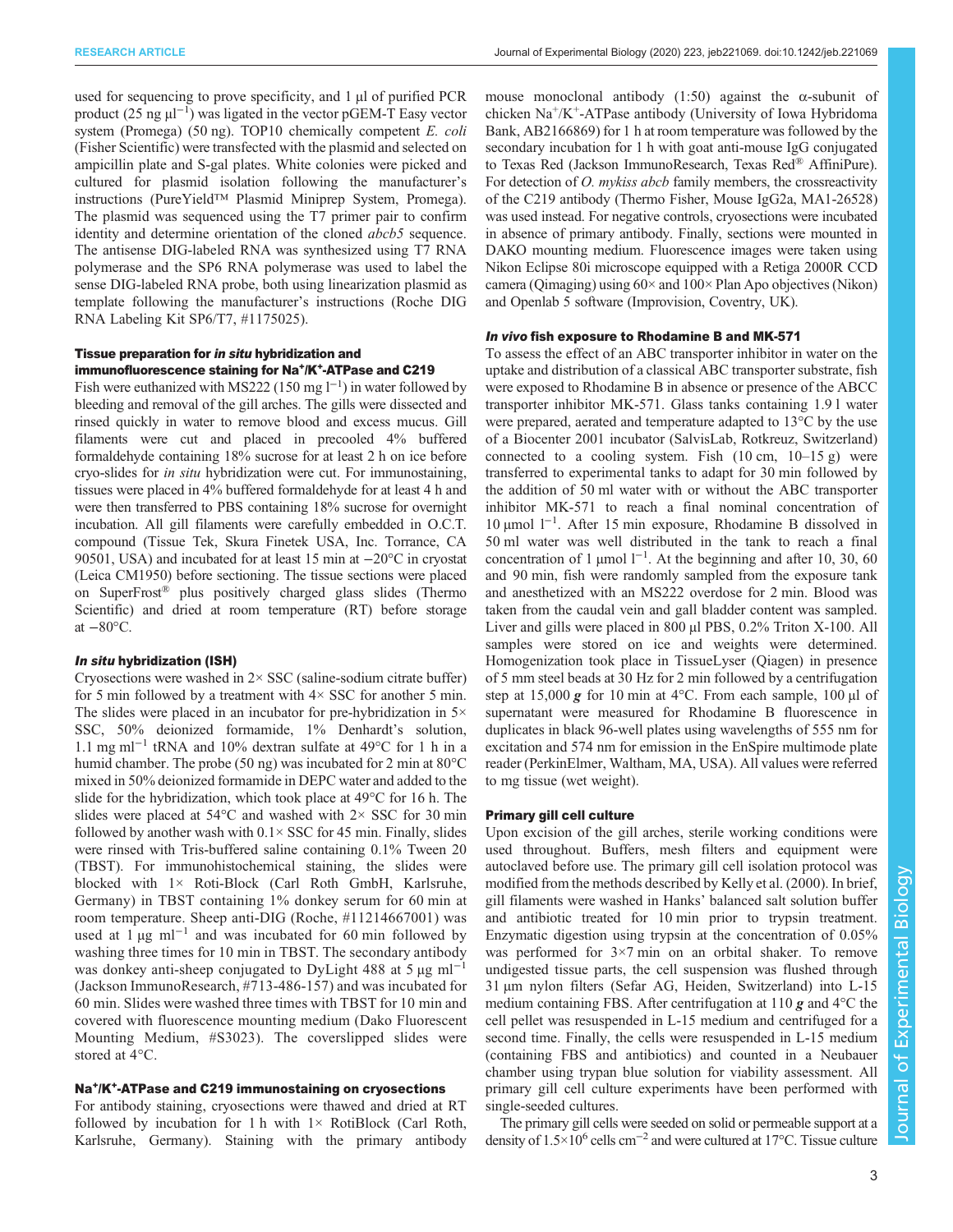test plates (12 or 24 wells) from TPP® served as the solid support. The permeable supports were polyethylene terephthalate (PET) membrane inserts (Falcon<sup>®</sup>) with 0.4 µm pores and a culture area of 0.9 cm<sup>2</sup> or 0.3 cm<sup>2</sup>. Development of a tight and intact *in vitro* epithelium on membrane inserts was assessed by monitoring the transenithelial membrane inserts was assessed by monitoring the transepithelial electrical resistance (TEER) using a voltmeter (EVOMX; World Precision Instruments, Berlin, Germany) equipped with a chopstick electrode (STX-2). The measurements were blank corrected using cell culturing inserts without cells.

#### Vimentin immunohistochemistry

To identify fibroblast cells in primary gill cell culture, immunostaining of vimentin was used, which is an established mesenchymal cell marker in mammals [\(Chang et al., 2002](#page-12-0)). Gill tissue and the established cell line RTG-2 were used to assess specificity of the marker. Gill filaments were cut and placed in precooled 4% buffered formalin for at least 5 h. The fixed tissues were then transferred to PBS containing 18% sucrose and were incubated overnight. For cryosectioning, gill filaments were embedded in O.C.T. compound (VWR) in a cryostat (Leica CM3000) at −20°C. 4.5 µm tissue cryosections were cut, placed on SuperFrost® plus positively charged glass slides and dried for 1 h at room temperature before storing at −20°C until use. Primary gill cells cultured on permeable insert were harvested using trypsin digestion, fixed by buffered 4% formalin and cytospun on Superfrost Plus slides. Cells grown on permeable support were washed and fixed directly onto the insert.

The samples were permeabilized using 0.1% Triton X-100 for 5 min followed by blocking for 1 h using 1× RotiBlock (Carl Roth, Karlsruhe, Germany). The primary antibody goat anti-vimentin (Sigma) was diluted 1:20 in PBS (containing 10% of RotiBlock) and incubated for 1 h at room temperature. Following three washing steps for 5 min each, incubation was carried out with secondary antibody anti-goat conjugated to FITC diluted 1:100 with PBS for 1 h at room temperature. Following washing, samples were mounted in DAKO mounting media (California, USA) and coverslipped. For negative controls, samples were incubated in the absence of the primary antibody.

Fluorescence images were taken using Nikon Eclipse 80i microscope equipped with a Retiga 2000R CCD camera (Qimaging) using 60× and 100× Plan Apo objectives (Nikon) and Openlab 5 software (Improvision).

# ABC transporter substrate accumulation assays in primary gill cells

To assess the functional activity of ABC transporters in primary gill cells, the fluorescent transporter substrates Rhodamine-123 (Rh123) and calcein acetoxymethylester (CaAM) were used in combination with pharmacological ABC transporter inhibitors [\(Daoud et al., 2000](#page-12-0); [Essodaïgui et al., 1998](#page-12-0); [Holló et al., 1996\)](#page-12-0). ABC transporter activity is indicated by an increase in the accumulation of the ABC substrates in the cells in the presence of an inhibitor. Broad range ABC transporter inhibitors used in this setup were cyclosporin A (CyA) (inhibitor of ABCB, ABCC, and ABCG subfamily members) [\(Germann et al., 1997](#page-12-0); [Rautio et al.,](#page-13-0) [2006](#page-13-0); [Robey et al., 2004](#page-13-0)), vinblastine (Vinbl) ([Miller, 1995; Zaja](#page-13-0) [et al., 2008a](#page-13-0)) and doxorubicin (Doxo) [\(Sturm et al., 2001; Zaja](#page-13-0) [et al., 2008b\)](#page-13-0). More specific inhibitors applied were reversin 205 (Rev205; an ABCB1-specific inhibitor) [\(Sharom et al., 1999](#page-13-0)) and MK-571 (an ABCC subfamily-specific inhibitor) ([Chen et al.,](#page-12-0) [1999](#page-12-0); [Gekeler et al., 1995;](#page-12-0) [Reid et al., 2003\)](#page-13-0).

Primary gill cells cultured on solid support in 96-well plates were washed with fresh L-15 medium followed by the addition of 100 µl medium containing the respective inhibitor. After a 5 min preincubation period, one of the fluorescent ABC transporter substrates were added in 100 µl reaching a final concentration of 1 µmol  $1^{-1}$ Rhodamine-123 and 0.5 µmol  $1^{-1}$  for CaAM. The final solvent concentration never exceeded 0.1%, which was found to impact neither the cell viability nor the transport activity. Compared with Rh123 where the substrate must be removed to assess accumulation, the increase in fluorescence of hydrolyzed CaAM can be continuously screened without the need of additional handling. The optimal incubation period for Rh123 accumulation was found to be 1 h (data not shown), therefore the assays were terminated after 60 min of incubation by a short centrifugation step followed by at least two washing steps using L-15 medium. Cells were lysed by 0.1% Triton X-100 in PBS. Compared with the end point measurement for Rhodamine-123, CaM measurements were performed as kinetic measurements of fluorescence increase in the treated cells. Accumulation of the substrates was assessed by measuring the fluorescence signals at 485 nm excitation and 530 nm emission wavelengths. Fluorescence analysis took place in the EnSpire multimode plate reader (PerkinElmer, Waltham, MA, USA). The dye accumulation data were expressed as percentage fluorescence compared with control cells incubated in the absence of inhibitors.

## Statistical analyses

The statistical analyses were performed using SigmaPlot 12.0 (Systat Software, San Jose, CA, USA) and for graphical presentations using GraphPad Prism software (version 4; GraphPad Software Inc., San Diego, CA, USA). The differences in Rhodamine B exposure assay between control and MK-571 treated group were compared and tested for significant differences using a t-test. For the other experimental data, one-way ANOVA analysis was applied followed by a Tukey's test for multiple comparisons. Data sets failing normality tests and displaying heterogeneity of variance, the non-parametric Kruskal–Wallis ANOVA on ranks was applied in combination with Dunn'<sup>s</sup> post hoc test for non-parametric multiple comparisons in case of significant data. Data were considered to be significant at  $P<0.05$ .

# RESULTS

### ABC transporter mRNA in gills, liver and kidney

The mRNA levels of the selected ABC transporters were assessed in gills and compared with the corresponding mRNA levels in two reference organs, kidney and liver, which display prominent ABC transporter expression. In addition, we measured ABC transporter mRNA levels in the blood, as blood cells constitute a major proportion of the gill tissue cellularity and thus may influence the qPCR results from the gill tissue extracts. The abundance of abcb1a gene transcripts did not differ between the gills, liver and kidney [\(Fig. 1A](#page-4-0)), but the gills showed the highest mRNA levels of abcb5 relative to the other organs ([Fig. 1B](#page-4-0)). Likewise, the gene transcript levels of abcg2 were similar in different organs ([Fig. 1](#page-4-0)H). High levels of abcc1 [\(Fig. 1C](#page-4-0)), abcc3 ([Fig. 1](#page-4-0)E), abcc4 ([Fig. 1](#page-4-0)F) and abcc5 [\(Fig. 1G](#page-4-0)) mRNA were detected in the gills and kidney compared with the liver. The abcc2 gene transcripts ([Fig. 1D](#page-4-0)), tended to have lower levels in gills than in the kidney and liver.

The mRNA levels of the *abcb* subfamily members were substantially lower in blood cells compared to gills, liver and kidney, which was also seen for the abcg2 gene transcripts. Other genes showed comparable levels in blood cells and organs, except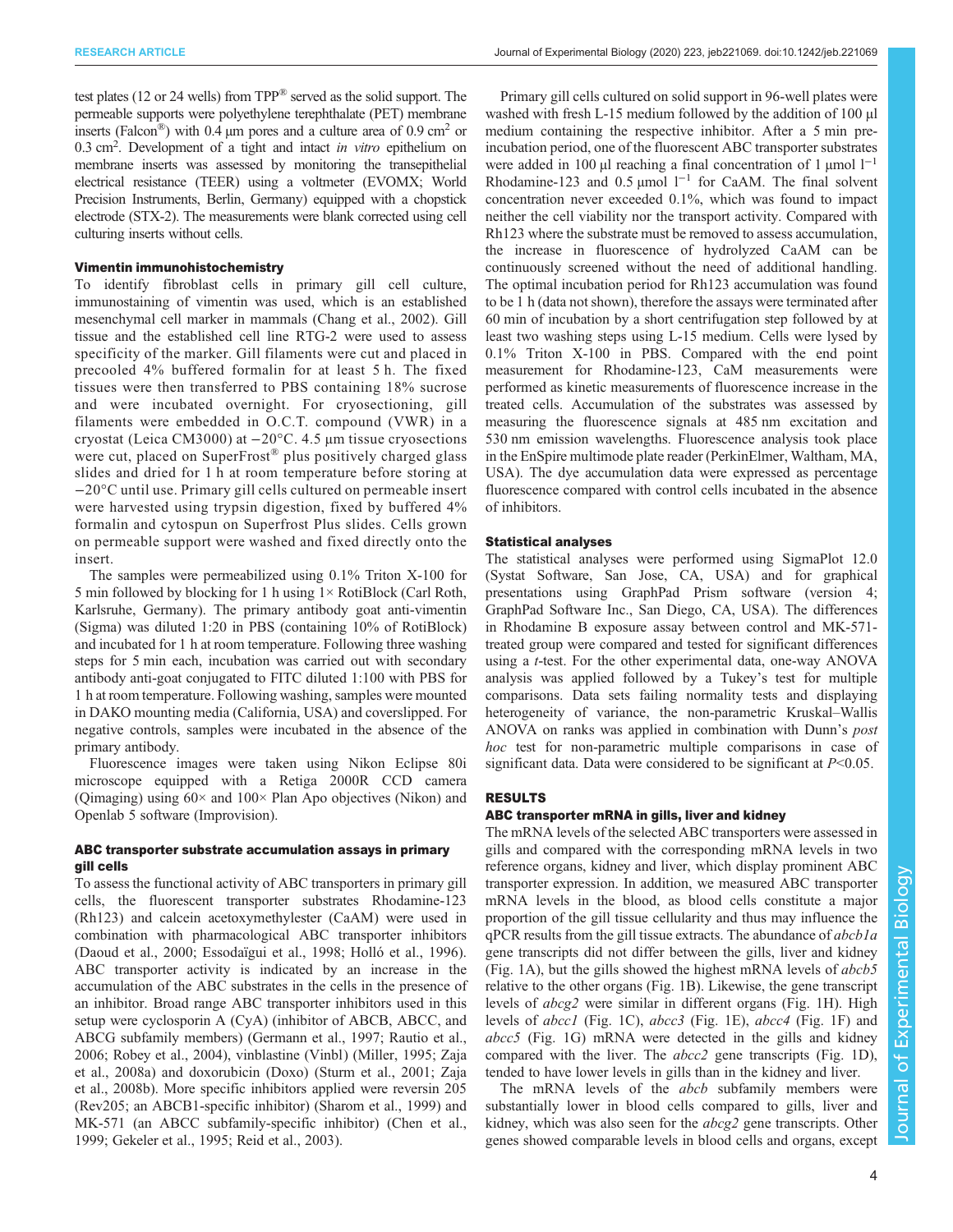<span id="page-4-0"></span>

Fig. 1. ABC transporter mRNA expression profiles in gill, liver, kidney and blood of rainbow trout (Oncorhynchus mykiss). (A-H) The relative quantification of ABC transporter gene transcripts in whole tissue RNA extracts of gill, liver and kidney as well as blood cells from juvenile O. mykiss (n=7). The mRNA levels are given as mean normalized expression (MNE)±s.d. using ef1α as reference gene; asterisks indicate significant difference (P<0.05).

the abcc4 gene transcripts, which were detected at significantly higher levels in blood cells compared with liver, kidney and gills.

#### Sequencing and localization of abcb5 mRNA in gills

Based on published sequences for *O. mykiss abcb1b*, we designed primers for RT-PCR. Sequencing the resulting product, however, gave indications that this gene putatively may be *abcb5* rather than abcb1b. Therefore, further analyses were performed in order to obtain more genomic information to confirm or reject the abcb5 annotation. To obtain a partial sequence of abcb5, primers were designed based on expressed sequence tags from the O. mykiss database ([Salem et al., 2010](#page-13-0)) and were assembled to a contig of 2880 base pairs. To this end, the PCR product of a reverse transcription PCR was cloned and sequenced ([Dataset 1\)](http://dx.doi.org/10.1242/jeb.221069). Analyses of the rainbow trout abcb5 partial amino acid sequences with Prosite and Polyphobius showed a partial transmembrane domain 1 (TMD) and full TMD2 and nucleotide-binding domains (NBD1 and 2) [\(Fig. 2A](#page-5-0)). The cytoplasmic NBD1 and NBD2 of rainbow trout abcb5 consists of distinctive and highly conserved motifs of ABC transporter proteins, Walker A, Walker B, ABC signatures and A loops. The presence of classical ABC transporter domains and membrane integration ([Fig. 2](#page-5-0)B) is in accordance with the topology of mammalian ABCB 'full' transporters. Furthermore, at the level of chromosomal gene localization, abcb5 (former abcb1b) of O. mykiss (Gene ID: 100653442) is flanked by the genes macc1 and sp8, whose orthologues are also found in this location around ABCB5 in *H. sapiens* (Gene ID: 340273) and other vertebrates.

Initial NCBI BLAST analyses of nucleotide as well as amino acid sequences of the previously abcb1b annotated transporter showed close matches with abcb5 transporter orthologues from various vertebrates. Phylogenetic comparison of abcb1, abcb4, abcb5 and abcb11 amino acid sequences from different vertebrates based on amino acid sequence alignments resulted in three clusters according to each Abcb transporter sub-type [\(Fig. 3,](#page-6-0) neighbor-joining method; [Fig. S2,](https://jeb.biologists.org/lookup/doi/10.1242/jeb.221069.supplemental) maximum likelihood method; and [Fig. S3,](https://jeb.biologists.org/lookup/doi/10.1242/jeb.221069.supplemental) minimum evolution method). The rainbow trout protein previously annotated as abcb1b transporter showed a close evolutionary relationship and a significant grouping to corresponding Abcb5 orthologues of Danio rerio, Astyanax mexicanus and Lepisosteus oculatus, which is an evolutionarily old fish species.

To assess whether the high mRNA levels of *abcb5* are associated with a particular branchial cell type, ISH was used. ISH staining of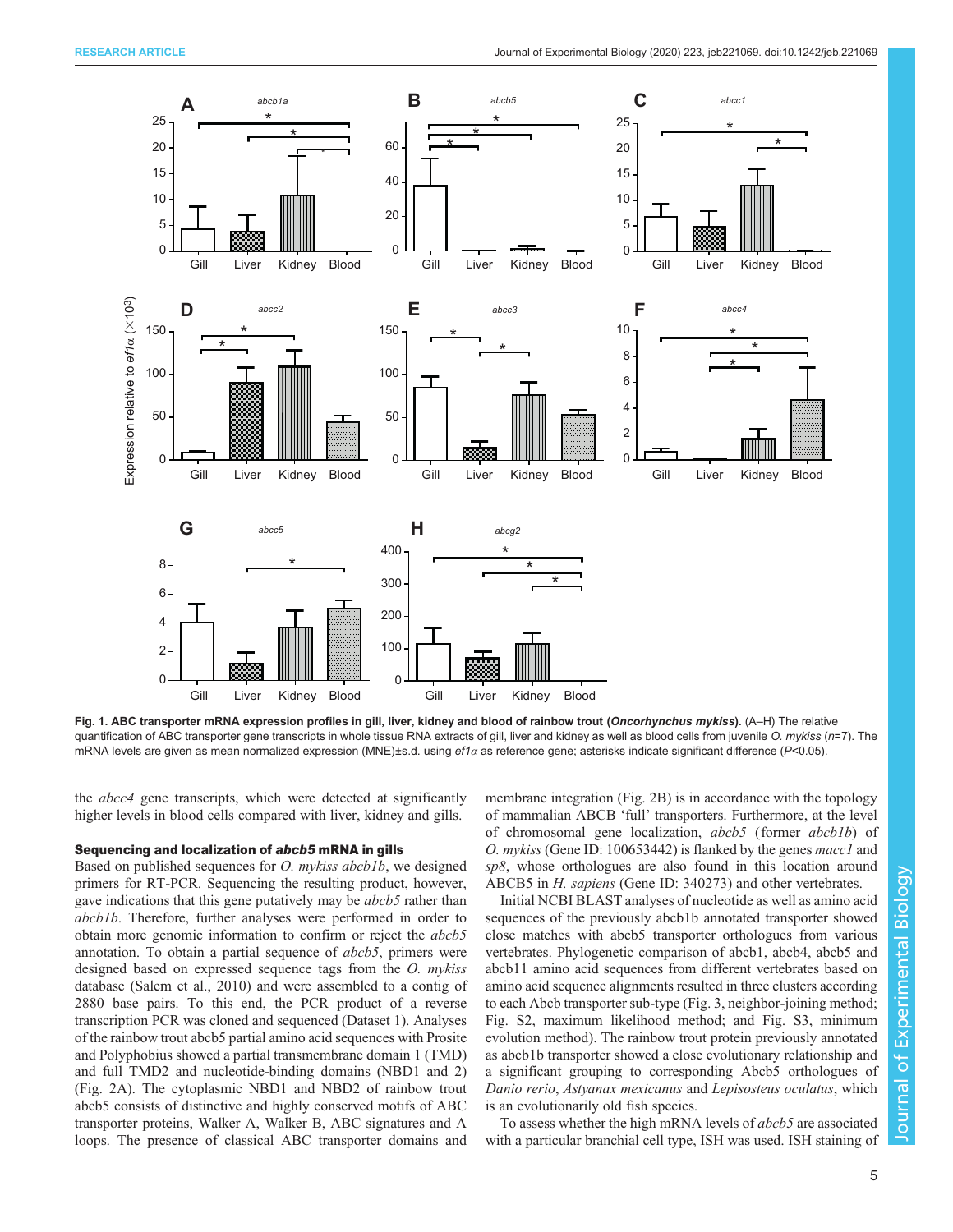<span id="page-5-0"></span>

Fig. 2. Predicted ABC transporter structures of O. mykiss abcb5. (A) Topology of rainbow trout abcb5 partial protein with partial transmembrane domain 1 (TMD) and full TMD2 as predicted by the Polyphobius algorithm and nucleotide-binding domains (NBD1 and NBD2) that are indicated by A loop, Walker A and B, and the ABC signature motifs (predicted by Prosite). (B) Predicted ABCB 'full' transporters have two TMDs and two NBDs, with the NBDs located on the cytoplasmic side of the membrane.

gill cryosections using the antisense abcb5 probe gave a strong and specific signal [\(Fig. 4A](#page-7-0)), whereas no signal was detectable in samples incubated with the sense probe (data not shown). The abcb5 mRNA positive cells were located in the interlamellar space of the gill filaments ([Fig. 4](#page-7-0)B). These positive cells do not have direct contact with the apical or basal surface of gills. No staining was found neither in topmost apical nor in basolateral cell layers. Immunohistochemical staining of gill cryosections using an antibody against trout  $Na^+/K^+$ -ATPase was used to evaluate, whether the *abcb5* mRNA positive cells are identical or different to mitochondria-rich cells [\(Fig. 4C](#page-7-0),D). When comparing the staining results, it appears that the  $Na^+/K^+$ -ATPase is located in a different cell type and layer than the *abcb5* signal.

## Phase I and II biotransformation enzyme mRNA in gills

The mRNA levels of the phase I enzyme, cytochrome P450 1A (cyp1a) showed significant differences between the investigated organs [\(Fig. 5](#page-7-0)A). For cyp3a, however, the gills showed markedly lower gene transcript levels than the liver whereas the difference from the kidney was not significant ([Fig. 5B](#page-7-0)). The phase II enzyme gstp displayed the highest mRNA levels in the kidney, while expression levels were low in the other organs, including the gills [\(Fig. 5](#page-7-0)C).

#### In vivo exposure to Rhodamine B and MK-571

For functional assessment of ABC-mediated transport activity in trout gills, we performed an in vivo exposure to the classical ABC substrate, Rhodamine B, in the presence or absence of the ABCC inhibitor, MK-571 [\(Fig. 6\)](#page-8-0). Juvenile *O. mykiss* were exposed in glass tanks to control conditions or the inhibitor MK-571, followed by exposure of fish from both treatments to Rhodamine B and determination of its accumulation in the gills. Since the gills are not a storage organ, but a transfer organ, we additionally analysed Rhodamine B accumuluation in blood, liver and gall bladder.

The results did not show enhanced Rhodamine B accumulation in the gills of MK-571-pretreated trout, and there was pronounced inter-individual variation ([Fig. 6](#page-8-0)A). The Rhodamine B levels in blood plasma were significantly higher in MK-571 pretreated fish compared with control fish ([Fig. 6B](#page-8-0)). An increase in Rhodamine B accumulation was also observed in the liver after 10 min Rhodamine B exposure and it persisted up to 90 min ([Fig. 6](#page-8-0)C). Rhodamine B accumulation in the gall bladder was delayed compared with its localization to the other organs [\(Fig. 6](#page-8-0)D), but no significant accumulation differences were detected between treatments.

# ABC transporter mRNA profiles in primary gill cell cultures

The aim of this part of the study was to assess the mRNA expression patterns of ABC transporters during primary culture of isolated gill cells. The most prominent ABC transporter in terms of mRNA levels in the intact gill tissue was abcb5. After 2 days of primary culture of the isolated gill cells, the mRNA levels were significantly decreased ([Fig. 7](#page-8-0)). To test for the possible influence of a different behavior of reference genes on in vitro and in vivo results, two reference genes were measured, namely  $efl\alpha$  and  $\beta$ -actin, which resulted in the same trend of significant abcb5 decline in the cell culture system (data not shown).

To assess whether the cell culture conditions influenced the conservation of ABC transporters, we analysed gene transcript levels of several ABC transporters in gill cells that were cultured on either permeable inserts (TEER data, [Fig. S5](https://jeb.biologists.org/lookup/doi/10.1242/jeb.221069.supplemental)) or solid supports. When comparing intact gill tissue with freshly, isolated gill cells, comparable mRNA levels of abcg2 and abcc3 were found [\(Fig. 8\)](#page-9-0). However, during cell culture, mRNA levels of these genes strongly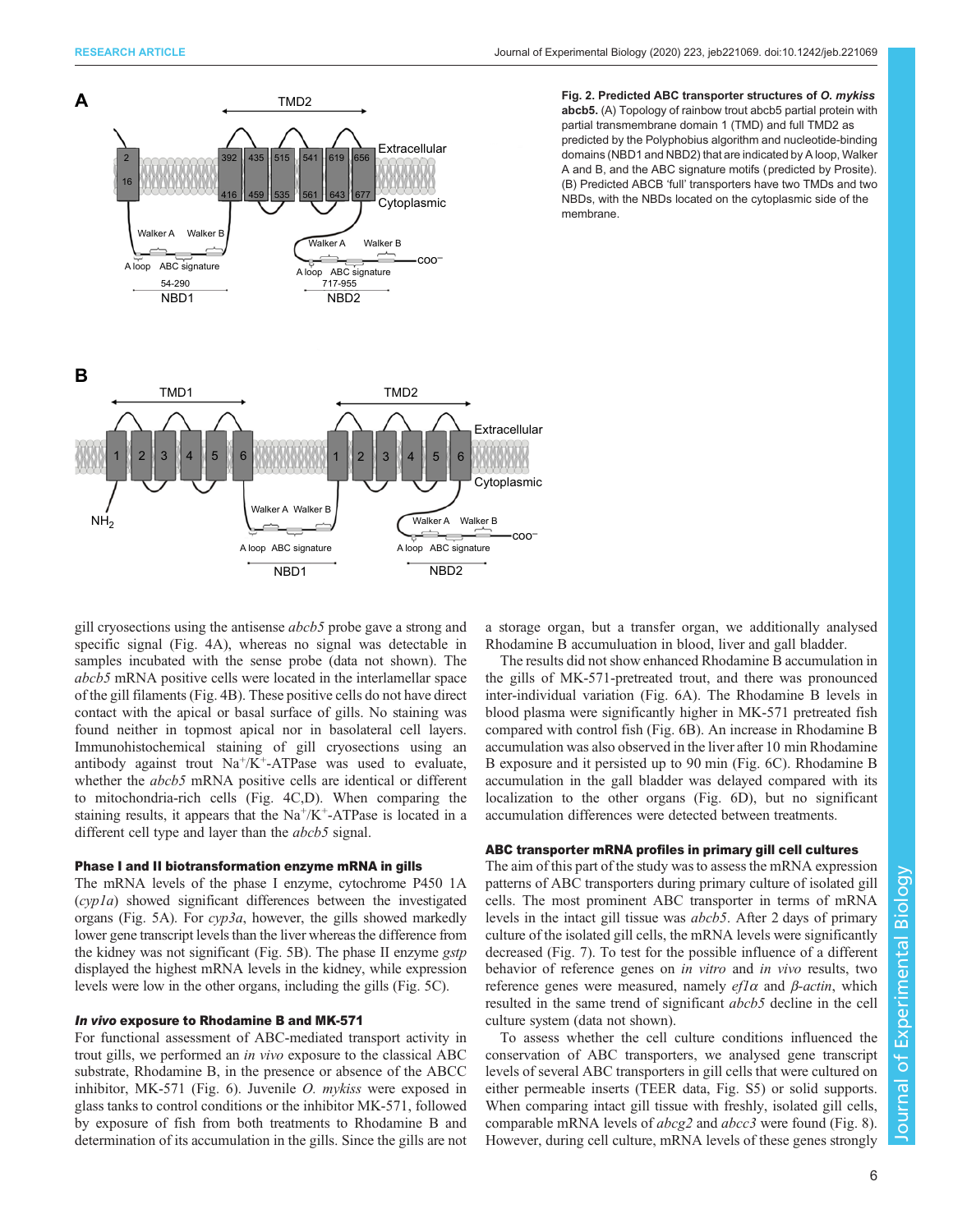<span id="page-6-0"></span>

Fig. 3. Phylogenetic analysis of abcb isoforms. Phylogenetic tree based on multiple alignments (TCoffee) of Abcb1, Abcb4, Abcb5 and Abcb11 ABC transporter amino acid sequences from vertebrates. The tree was generated using neighbor-joining method and the percentage concordance based on 1000 bootstrap iterations is shown at the nodes. Trees generated with the maximum likelihood and minimum evolution methods showed very similar topologies [\(Figs S2 and S3](https://jeb.biologists.org/lookup/doi/10.1242/jeb.221069.supplemental)), indicating that the results are robust.

0.10

declined irrespective of the cell culture system used. Interestingly, the gene transcript levels of biotransformation enzymes, especially cyp1a and cyp3a, showed only weak changes over culture duration [\(Fig. S6\)](https://jeb.biologists.org/lookup/doi/10.1242/jeb.221069.supplemental).

In order to assess whether the decline of ABC gene transcript levels during primary culture might be related to a change of cell type composition, in particular to a possible proliferation of fibroblasts versus a loss of branchial cells, we examined by means of immunostaining the intensity of vimentin expression in the cell cultures ([Fig. S4](https://jeb.biologists.org/lookup/doi/10.1242/jeb.221069.supplemental)). Vimentin is used as a mesenchymal marker in mammalian studies, and we obtained positive staining with vimentin in the O. mykiss fibroblast cell line RTG-2. Furthermore,

while the anti-vimentin antibody stained a small number of cells in cryosections of gill tissue without staining of branchial epithelial cells, it stained all cells in the primary culture, both on solid and permeable supports.

# ABC transporter activity in primary gill cells

The activity of the ABC transporters was determined based on the accumulation of two ABC transporter substrates in the presence or absence of ABC transporter inhibitors at different concentrations [\(Fig. 9](#page-10-0)). The substrates CaAM and Rh123 are two ABC transporter substrates widely used for ABCB1- and ABCC-like transport activity measurements [\(Essodaïgui et al., 1998; Holló et al., 1996\)](#page-12-0).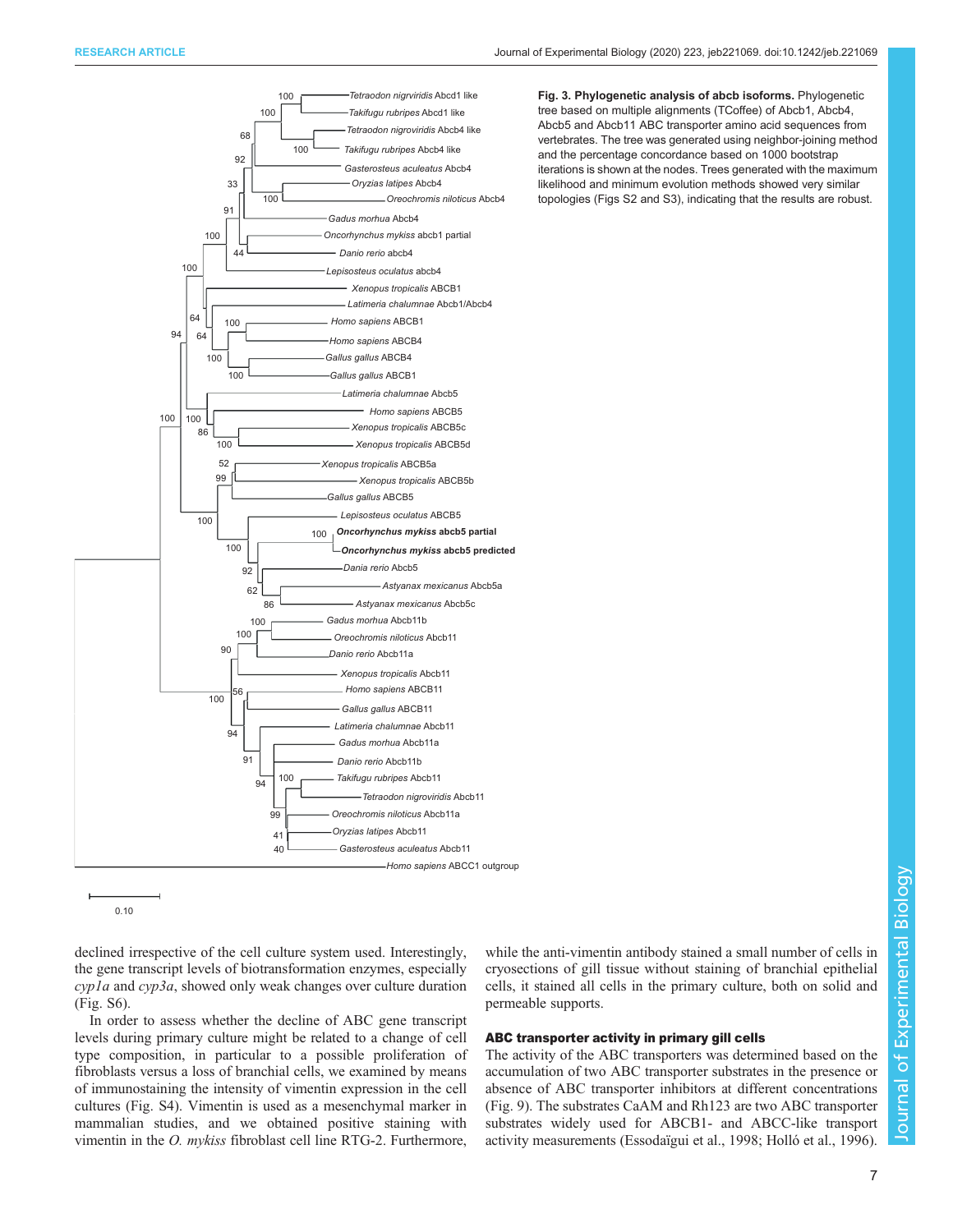<span id="page-7-0"></span>

Fig. 4. Cellular localization of abcb5 mRNA and Na<sup>+</sup>/K<sup>+</sup>-ATPase. (A,B) Detection of abcb5 by in situ hybridization in gills of O. mykiss. The ISH probe for abcb5 mRNA was detected by sheep anti-DIG antibody in combination with an anti-sheep antibody conjugated to DyLight 488 nm (green). Positive cells are found along the primary gill filament (A). Higher magnification reveals the ISH signals from an intermediate cell layer in the interlamellar space of gills (B). (C) Identification of mitochondria-rich cell in gill cryosections of juvenile O. mykiss (red). (D) The majority of Na<sup>+</sup>/K<sup>+</sup>-ATPase is found near the base of the lamellae, whereas a few positive cells are distal on the lamellae. Scale bars: 25 μm.

The primary gill cells were pretreated with a set of known ABC transporter inhibitors, namely cyclosporine A, MK-571, reversin 205, vinblastine and doxorubicin, before the exposure to the model substrates.

The alkaloid vinblastine and the anthracycline doxorubicin are broad-scale ABC transporter inhibitors as well as substrates. They did not significantly impact the accumulation of ABC transporter substrates in the cultured gill cells. The ABCB1-specific inhibitor reversin 205 also had minor effect on ABC transporter-dependent Rh123 and CaAM accumulation. Cyclosporin A with a broad-scale inhibitory action resulted in a concentration-dependent accumulation of the ABC transporter substrate CaAM, with a significant inhibition at 15 µmol  $l^{-1}$ . The most pronounced effects were detected for the inhibitor MK-571 [\(Fig. 9](#page-10-0)B,D), which in mammalian systems acts as inhibitor of ABCC transporters.

# **DISCUSSION**

Gills are a key interface between fish and their environment. The large branchial surface, the counter-current physiology and the ventilation are excellent conditions for efficient gas and solute exchange. Many functions performed in mammalian kidneys are performed by the gills in fish [\(Evans et al., 2005;](#page-12-0) [Rombough, 2007\)](#page-13-0).

Unlike other gill functions such as ion exchange and pH regulation in the branchial tissue, the presence and function of ABC transporters in the gills of fish is virtually unstudied to date. Membrane transporters have an important homeostatic function, as their activities at physiological barriers regulate the internal distribution of solutes and protect from potential harmful effects of endogenous and exogenous molecules. Accordingly, in liver and kidney, the membrane transfer of physiological compounds as well as numerous foreign compounds and their metabolites is mediated to a large extent by ABC transporters. The results of the present study provide evidence that the gills of rainbow trout similarly harbor a diverse range of ABC transporters, and that they are functionally active.

# The mRNA profiles of ABC transporters and biotransformation enzymes in branchial tissue in comparison to liver and kidney

We compared ABC transporter mRNA profiles in the gills with those of liver and kidney, which have key functions in solute transport and for which information on the occurrence of ABC transporters is available for teleost fish. For all ABC transporters investigated in this study, mRNAs were found in the gills.



Fig. 5. mRNA profiles of biotransformation enzymes in gill, liver, kidney and blood. Relative quantification of gene transcripts of cyp1a (A), cyp3a (B) and  $gstp$  (C) in whole tissue RNA extracts of gill, liver and kidney as well as blood cells from juvenile O.  $m\gamma$ kiss ( $n=7$ ). The mRNA levels are given as mean normalized expression (MNE)±s.d. to the reference gene ef1α; asterisks indicate significant difference (P<0.05).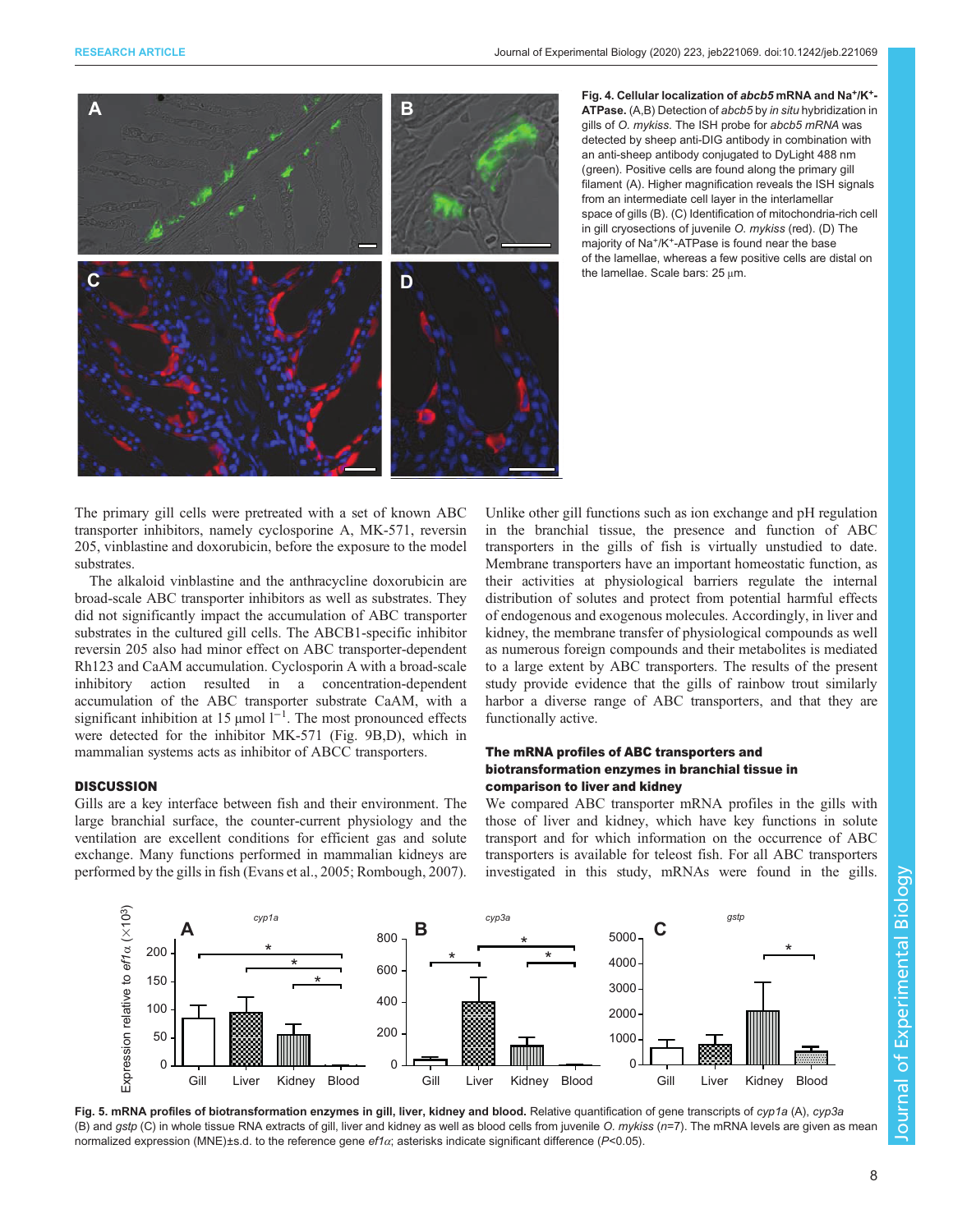<span id="page-8-0"></span>

Fig. 6. Accumulation of Rhodamine B in O. mykiss in the presence and absence of the ABC transporter inhibitor MK-571. The ABC transporter substrate accumulation was tested in bath exposed juvenile O. mykiss with 1 µmol l<sup>-1</sup> Rhodamine B in the absence and presence of 10 µmol l<sup>-1</sup> MK-571 (nominal concentrations). The accumulation of Rhodamine B was assessed in gills (A), blood plasma (B), liver (C), and gall bladder (D) after 0, 10, 30, 60, and 90 min of exposure. Data are presented in relative fluorescence units (RFU) per mg of tissue extract or per µl bile or blood plasma  $\pm$ s.d. (n=4 for MK-571 and n=3 for control); asterisks indicate significant difference from no inhibitor control (P<0.05).

Compared to liver and kidney, the gills displayed the highest gene transcript levels of abcb5 whereas they had the lowest levels of abcc2. The abundance of branchial abcc3 and abcc5 mRNAs was similar to levels in the kidney but higher than in the liver, while abcb1a and abcg2 showed similar mRNA levels in all three organs.

The high level of branchial expression of *abcb5* attracted our attention to this gene. To date, only 229 nucleotide base pairs



Fig. 7. Relative mRNA abundance of abcb5 in gills compared with in vitro culture. The mRNA levels of abcb5 were measured in whole gills RNA extracts and in primary culture with solid support 2, 7 and 12 days post isolation (dpi). The mRNA levels are given as mean normalized expression (MNE)±s.d. from independent experiments ( $n=4$ ) using ef1 $\alpha$  as reference gene; asterisks indicate significant difference compared with gills (P<0.05).

 $(HQ400613.1)$  of the *abcb5*, former *abcb1b* sequence, were known [\(Fischer et al., 2011](#page-12-0)). We extended the sequence, checked for gene annotation and ABC transporter domains. Membrane integration predictions based on the translated mRNA sequence revealed the presence of partial TMD1, TMD2 and two NBDs at the C-terminus of the ABC transporter domains, whereas the predicted integration from the contig revealed the full length of the transporter with two TMD and two NBD domains. The correct sequential arrangement suggests that *abcb5* encodes a functional ABC transporter.

The *O. mykiss* amino acid sequence formerly annotated as abcb1b clustered with abcb5 of other aquatic species. This clade is clearly distinct from other abcb subfamilies, which suggested reannotation of this O. mykiss abcb isoform to abcb5. The close evolutionary relationship and a significant grouping to corresponding Abcb5 orthologues from other species suggested a common ancestor of Abcb5 transporters in vertebrates. Furthermore, chromosomal gene localization of the predicted *O. mykiss abcb5* showed close proximity to the genes macc1 and sp8, which is in line with their localization in humans near the homologue *ABCB5*. In contrast to *ABCB5*, human and other vertebrate  $ABCB1$  genes, as well as the predicted  $O$ . mykiss abcb1 (Gene ID: 110507796) are surrounded by ABCB4 and RUNDc3B. According to these results, the current annotation on the Genbank database ([https://www.ncbi.nlm.nih.gov/genbank\)](https://www.ncbi.nlm.nih.gov/genbank) needs to be adapted, the former *abcb1b* is designated as *abcb5*.

Mammalian ABCB5 is a negative regulator of cell fusion maintaining hyperpolarization and could have some chemoresistance activity [\(Frank et al., 2005](#page-12-0), [2003\)](#page-12-0). Hypothesizing the same function in fish, one would expect this basic physiological cell renewal process to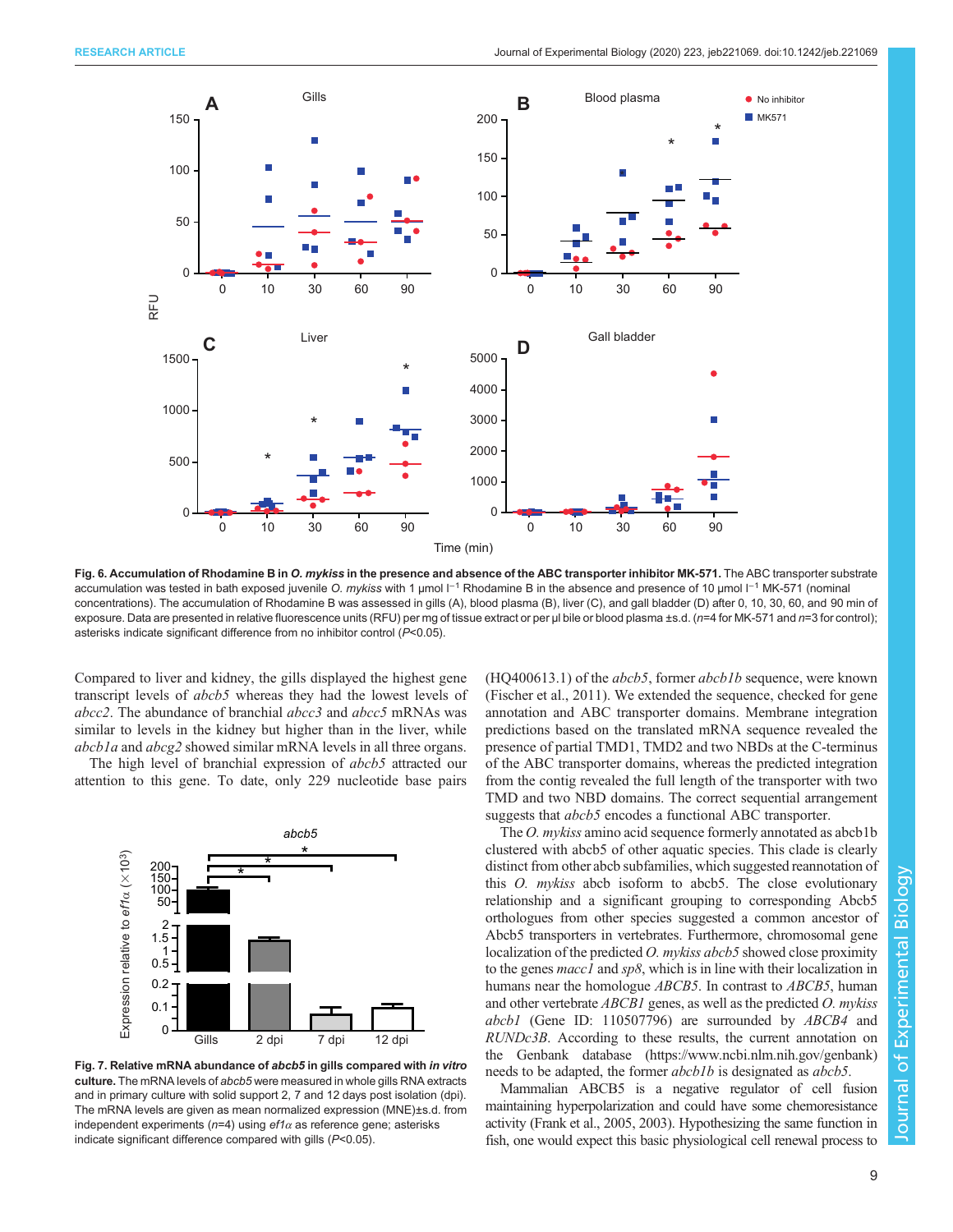<span id="page-9-0"></span>

Fig. 8. Relative mRNA abundance of selected ABC transporter genes in gills and during primary gill cell culture. The mRNA levels of selected genes in gills, isolated gill cells and from cultured cells on solid and permeable supports at 2, 7 and 12 days post isolation. Isolated gill cell populations were treated with red blood cell lysis buffer to prevent an impact of erythrocyte cell RNA on mRNA profiles of isolated cells. The experiments were performed in 12-well format for solid and permeable supports (0.9 cm<sup>2</sup> inserts). The mRNA levels of abcg2 (A) and abcc3 (B) are given as mean normalized expression (MNE) to the reference gene  $eft\alpha$  ±s.d. from independent experiments (n=5, except gills n=3, isolated gill cells n=3); asterisks indicate significant difference compared with gills (P<0.05).

be present among all fish species. But many species, such as medaka and minnow, do not have *abcb*<sup>5</sup> gene sequences in their genome [\(Luckenbach et al., 2014](#page-13-0)). The abcb5 clade of teleost is different from that of Homo sapiens and Latimeria, which could indicate an evolutionary change of physiological function. The skin is a very important exchange organ for cave fish (Astyanax mexicanus) and Xenopus, and both possess several abcb5 isoforms in their genome which might indicate diversified functions of the *abcb5* gene family members in some aquatic species. Furthermore, in the head region of early life stages of rainbow trout, abcb5 mRNA was found to rise drastically over the first 20 days post-hatch, and this increase occurred simultaneously to the development of the gills ([Kropf](#page-12-0) [et al., 2016\)](#page-12-0).

The high abundance of branchial *abcb5* mRNA raised the question of the site of expression within the gills. The *abcb5* ISH probe revealed predominance of the mRNA in the interlamellar space of gills known to contain progenitor cells of pavement cells and mitochondria-rich cells but seems to be absent in differentiated mitochondria-rich cells located in the apical cell layer. In addition to in situ hybridization, we performed immunohistochemical staining using the C219 antibody, which is directed against an epitope shared by ABCB1 and ABCB11. Positive immunoreactivity was obtained in liver and kidney, but not in the gills [\(Fig. S1\)](https://jeb.biologists.org/lookup/doi/10.1242/jeb.221069.supplemental). This is a further indication that the gills do not express *abcb1* [\(Kropf et al., 2016\)](#page-12-0). Overall, the reclassification of the  $O.$  mykiss isoform to abcb5 and the localization to intermediate gill layers, does not point to a major involvement of this transporter in apical branchial excretion of organic molecules.

Important for the physiological function of the ABC transporters is their asymmetrical distribution in polarized epithelia. With respect to xenobiotics, apically located ABC transporters in gills could prevent chemicals from entering the organism through direct efflux at the surface. Alternatively, branchial ABC transporters may function in the excretion of xenobiotics and their metabolites. In mammals, the ABC transporters ABCB1, ABCC2 and ABCG2 are known to prevent chemicals from entering tissues. Thus, they are part of a first line of toxicological defense. ABCG2 prevents cellular uptake of molecules as well as transporting products from phase II

biotransformation [\(Suzuki et al., 2003](#page-13-0)), steroid hormones [\(Dankers et al., 2012\)](#page-12-0), heme [\(Desuzinges-Mandon et al., 2010\)](#page-12-0) as well as uric acid ([Woodward et al., 2009\)](#page-13-0). In mammals, ABCG2 is present in sinusoids and capillaries of the blood–brain barrier and in endocrine organs [\(Dankers et al., 2012\)](#page-12-0), while it shows apical expression in liver and kidney. In trout gills, abcg2 displayed mRNA levels comparable to those in the liver and kidney. A similar pattern of substrate specificity of trout abcg2 and human ABCG2 were recently confirmed ([Zaja et al., 2016\)](#page-13-0). Since gills are involved in hormone metabolism [\(Olson, 1998](#page-13-0)), branchial abcg2 transporter may function in the transfer of steroids, and as such might be located on the apical and/or basolateral side of gills.

In contrast to the apical pumping out of ABC substrates entering the gills from water, basolaterally located ABC transporters may alternatively function in the transport of compounds from the gill cells into the blood. ABC transporters often colocalize with biotransformation enzymes for a subsequent efflux of metabolites and conjugates out of the cell as found for example in mammalian enterocytes. Gill cells appear to be active in xenobiotic biotransformation, therefore basolateral ABC transporters may function in transferring the metabolite conjugates from the gill epithelium into the blood. An important transporter for conjugates in the kidney and liver is the ABCC2 transporter, which often colocalizes with ABCB1. Our mRNA data from juvenile O. mykiss indicate that gene transcription of abcc2 occurs in gills, although at low levels, which is in accordance with findings in zebrafish [\(Long](#page-12-0) [et al., 2011\)](#page-12-0). The ABCC1 and ABCC3 transporters are known for their basolateral expression in liver, kidney, digestive tract of mammals, and for their involvement in xenobiotic transport. ABCC3 extrudes bile acids, a variety of glucuronide conjugates and steroid conjugates [\(Chu et al., 2004](#page-12-0); [van de Wetering et al., 2009](#page-13-0)) to the sinusoidal side of a tissue. Notably, the ABC transporters ABCC3 and ABCC2 have substantial substrate overlap but are present on opposite membranes. A decrease in hepatic ABCC2 function or choleostatis leads to an upregulation of ABCC3 [\(Scheffer et al., 2002](#page-13-0); [Soroka et al., 2001](#page-13-0); [van der Schoor et al., 2015](#page-13-0)). The low abundance of abcc2 mRNA in gills therefore could support the importance of basolateral ABC transporters such as abcc3 in performing active blood elimination of conjugates that build up in gill cells.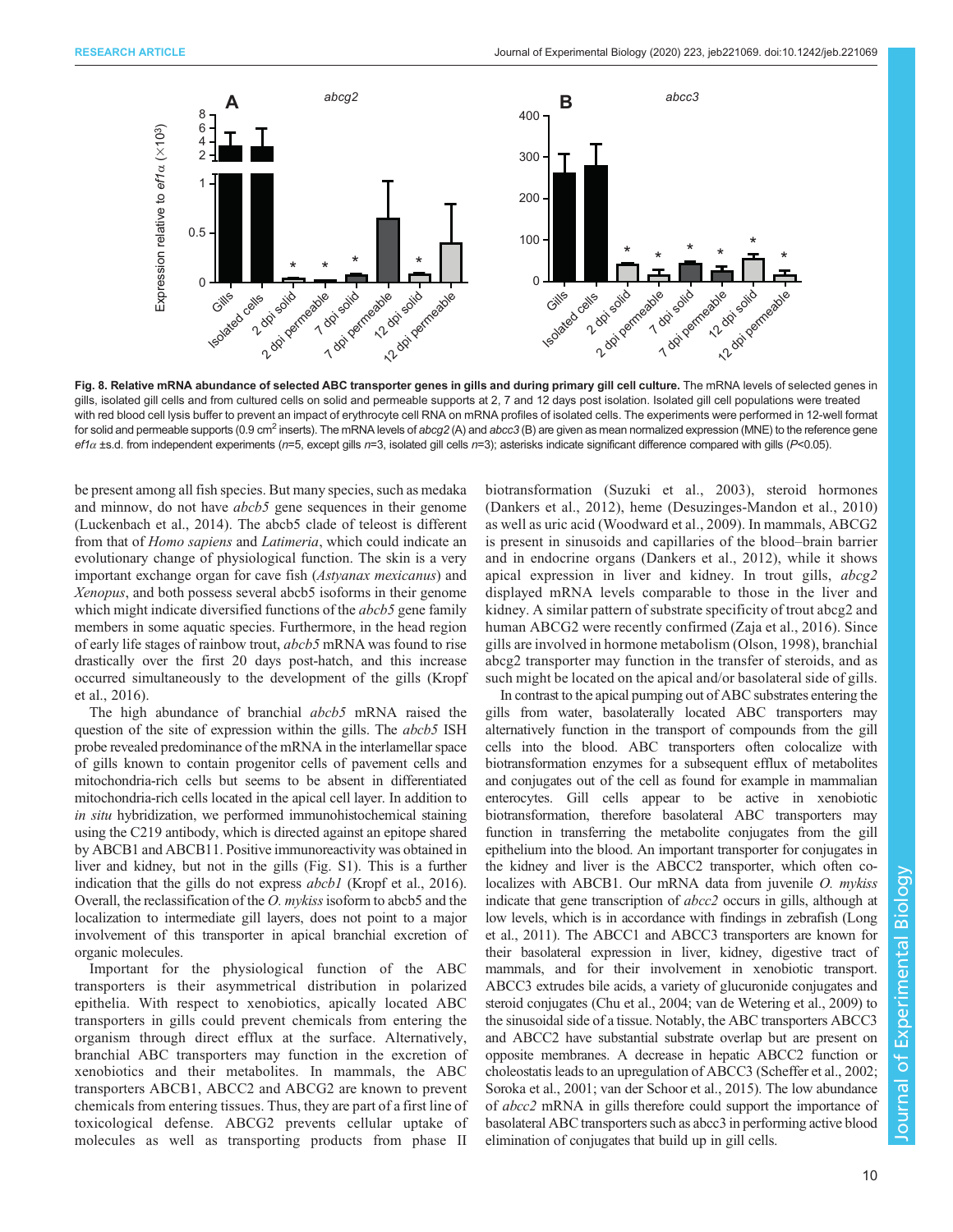<span id="page-10-0"></span>

Fig. 9. The effect of ABC transporter inhibitors on the accumulation of ABC transporter substrates in primary gill cells. Primary gill cells cultured on solid supports were exposed to inhibitors and substrates of ABC transporters after 2 and 12 days of culture. The cells were pretreated with either cyclosporin A, MK-571, reversin 205, vinblastine or doxorubicin followed by the model ABC transporter substrate incubation. The accumulation of either calcein-AM at 2 dpi (A) and 12 dpi (B) or Rhodamine-123 at 2 dpi (C) and 12 dpi (D) was determined using fluorescence intensity measurement. The data are presented as relative fluorescence units (RFU) as a percentage of control accumulation. The values are mean±s.d. from independent experiments (n=5). Statistically significant differences to solvent control group are indicated by asterisks (P<0.05).

Several studies showed the presence of cyp1a in pavement and pillar cells, especially after exposure to certain chemicals leading to cyp induction [\(Husoy et al., 1994;](#page-12-0) [Miller et al., 1989\)](#page-13-0). Our mRNA data from juvenile rainbow trout for *cypla* and *gstp* support the expression and presence of phase I and II biotransformation in gills. This pinpoints a first-pass biotransformation activity in fish gills, which probably reduces the amount of certain xenobiotics from reaching other organs [\(Barron et al., 1989; Bartram et al., 2012\)](#page-12-0). Biotransformation can act directly on the concentration gradient, influencing the uptake dynamic of molecules. Comparing the biotransformation per mg protein, the fish liver has higher activity [\(Kennedy and Walsh, 1994](#page-12-0)), but this value does not take in to account the high perfusion and ventilation rate present in gills.

## In vivo indications of functional branchial ABC transporter activity

To assess functional ABC transporter activity in trout gills, the uptake of a general ABC transporter substrate – Rhodamine B – was assessed in combination with the known ABC transporter inhibitor MK-571. In fish, ABC transporter activity measurements are always based on the assumption that substrates and inhibitors used have the same or at least similar specificities as in mammals to provide evidence for the presence or absence ABC membrane protein. A caveat that has to be kept in mind with respect to in vivo studies on branchial ABC transport is the potential influence of stress, which may lead to an increased ventilation rate. Rhodamine B enters the cells via passive diffusion and is actively extruded from cells by ABC transporters. MK-571 is a known inhibitor of ABCC1, ABCC2, ABCC4 and ABCC5 [\(Chen et al., 1999; Gekeler et al.,](#page-12-0) [1995;](#page-12-0) [Reid et al., 2003\)](#page-13-0) but at elevated concentrations, it can impact other ABC transporters, as seen for ABCC3 [\(Bodó et al., 2003\)](#page-12-0).

Exposure of juvenile O. mykiss to Rhodamine B via water resulted in its rapid accumulation in gills, blood, liver and, with a delay, in the gall bladder. The accumulation was sensitive to the ABC transporter inhibitor in a tissue-specific way and therefore affected Rhodamine B distribution in the body. MK-571 increased the concentration of Rhodamine B in blood plasma and liver but not in gills. There might be three explanations for this. Firstly, MK-571 may have inhibited apical branchial ABC transporters pumping out Rhodamine B from the apical gill cells into the water leading to elevated rhodamine B uptake into the fish. Secondly, there could be no effect at the gill level but a rapid transfer of the absorbed substrate from the gill cells into the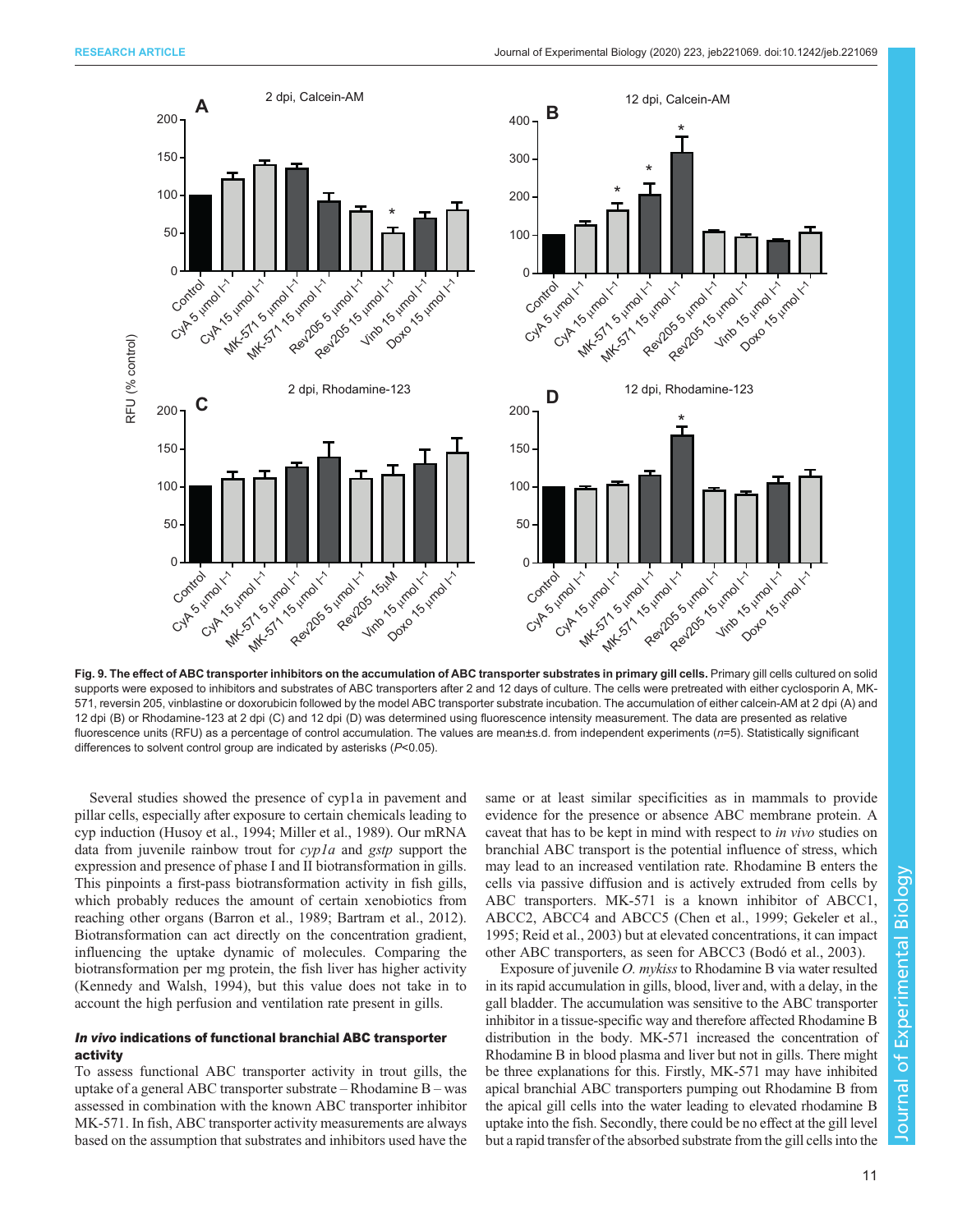blood. Thirdly, MK-571 might reduce the ABC transporter-mediated hepatobiliary or renal efflux of Rhodamine B, resulting in its increased accumulation in the blood plasma and in the liver. This final hypothesis is supported by the findings on the gall bladder, which showed a trend of higher Rhodamine B levels in the absence compared with in the presence of MK-571.

#### ABC transporters in primary gill cell model

To obtain deeper insight into the ABC transport activities at the branchial epithelium and the characteristics of the involved transporters, an in vitro gill cell culture system would be advantageous. However, there is a lack of literature concerning ABC transporters in primary gill cell cultures of fish. The main finding from our in vitro gill cell culture experiments is that we saw a pronounced shift in the ABC transporter expression profile between the intact in vivo gill tissue and the cultured cells. When gill cells were cultured until they formed a tight epithelium in vitro (as evidenced from the TEER), a lowering of gene transcript levels of ABC transporters can be detected upon culturing, especially for abcb5. This change in expression profile was independent of the culture method, either solid support or permeable support. Based on our mRNA data, a shift in the mRNA profile during the cell isolation process can be excluded. An alternative hypothesis for the loss of the ABC expression in cell culture, might be that gill tissue is dominated by the blood cells, as blood cells are a major constituent of the gills *in vivo*, but are absent in the *in vitro* culture. However, the measurements of ABC gene transcripts in isolated blood cells [\(Fig. 1B](#page-4-0)) argues against a significant contribution of the blood cells towards the ABC transporter profile of the intact gills. Therefore, the absence of blood cells in the in vitro system does not explain the reduced mRNA levels of ABC transporters in cultured cells.

Primary gill cells might experience changes in gene expression in response to the *in vitro* environment. This observation agrees with findings on primary culture of rainbow trout hepatocytes where a significant mRNA decline of *abcb1a*, *abcb11* and *abcc2* occurred after 24 h in culture [\(Zaja et al., 2008a](#page-13-0)). Factors that may be relevant for the maintenance of ABC gene expression in cultured cells include media composition and two- versus three-dimensional structure. Another factor for which our findings suggest that it has a minor influence is the culture system, i.e. solid versus insert culture. This is in accordance with [Leguen et al. \(2007\)](#page-12-0) who found that ion transporters and hormone receptors displayed similar culture-related changes on gene expression levels regardless of whether the gill cells were cultured on solid or permeable inserts. Finally, the in vitro results may vary between single-seeded and double-seeded culture systems, since the latter contain a higher percentage of mitochondria-rich cells [\(Fletcher et al., 2000\)](#page-12-0). In our unpublished preliminary experiments we found no clear difference in terms of the investigated ABC transporters, which is in line with our immunohistochemical findings that the mitochondria-rich cells are not a site of abcb5 expression. Nevertheless, it will be worthwhile to further investigate the seeding system in future studies.

A dominance of abcc transporters was found in permanent cell lines of O. mykiss [\(Fischer et al., 2011](#page-12-0)) when compared to profiles found in the tissues of origin (Lonč[ar et al., 2010\)](#page-12-0). A similar trend of abcc transporter predominance was also seen in our data from primary cultured gill cells. Some reasons for this preference for abcc in cultured cells might be the absence of physiological substrates in culture, the presence of new stimulators affecting gene regulation, as well as changes in energy metabolism ([Donner and Keppler, 2001\)](#page-12-0). Concerning the decline of abcb5 mRNA in cell culture, a possible explanation might be the cellular differentiation processes. In

mammals, ABCB5 was found to maintain membrane hyperpolarization in skin progenitor cells [\(Frank et al., 2003](#page-12-0)). The abcb5 mRNA expression found in the gill region containing progenitor cell layers and the loss of abcb5 gene transcripts in primary gill culture could therefore be a result of progenitor cell decline through differentiation processes initiated by in vitro culturing.

Another factor indicating a change in gene expression during cell culture was the presence of vimentin in primary gill cells. Our initial intention was to use vimentin as mesenchymal marker, but this failed, as the primary gill cells changed their epithelial expression profile upon culturing. Vimentin expression can be induced by serum but is also an indirect sign of proliferation and dedifferentiation ([Pieper et al., 1992\)](#page-13-0). Also other studies found that eukaryotic cells of epithelial origin start to express vimentin upon in vitro culturing ([Connell and Rheinwald, 1983; Franke et al.,](#page-12-0) [1979\)](#page-12-0). The phenomenon is not understood but it is hypothesized that intermediate-sized filaments in cultured cells develop owing to the loss of the three-dimensional structure.

The cultured gill cells were also assessed for functional ABC transporter activity, as this may give a different picture than the mRNA profiles, because mRNA expression patterns do not infer functionality. As mentioned above, our ABC transporter activity measurements are based on the assumption that substrates and inhibitors applied on fish have the same or at least similar specificities as in mammals. This assumption is only partially confirmed [\(Sturm](#page-13-0) [et al., 2001; Zaja et al., 2007](#page-13-0), [2008b](#page-13-0)). However, the intention of the functional assays was not to measure the activity of specific transporters, but to provide evidence for the presence or absence of ABC membrane protein-dependent transport in primary gill cell cultures. The results revealed inhibitor-mediated accumulation of ABC transporter substrates in the gill cells, providing evidence for functional transport. A concentration-dependent accumulation was seen for the inhibitor MK-571, which was found to be the most potent among the used inhibitors. MK-571 was shown in fish to be more specific for abcc and less potent in abcb1a inhibition ([Zaja et al.,](#page-13-0) [2008b](#page-13-0)), which is in line with higher prominence of abcc transporter mRNA found during culture of primary gill cells. Indication of functional ABC transporters was already seen in another study where ABC transporter inhibitor lead to change in propranolol uptake across the primary gill cell culture epithelium [\(Stott et al., 2015](#page-13-0)).

#### Conclusion

In conclusion, the results of this first comprehensive study on ABC transporters in fish gills provide evidence that the gills of rainbow trout possess diverse ABC transporter mRNAs as well as functional ABC-mediated transport activity. The mRNA expression profiles of ABC transporters that show basolateral localization in mammalian systems are similar between gills, liver and kidney. In contrast, gene transcript profiles of ABC transporters with apical localization differ between gills and the other organs. Branchial localization and phylogenetic analyses of an abcb transporter with the most prominent expression in the gills, namely abcb1b, argue for a reannotation as abcb5. Both the localization in the gill tissue as well as the physiological function of the mammalian homologue ABCB5 imply a minor role of this ABC form in transepithelial transport in gills. The in vitro environment in primary gill cell culture leads to change in the expression of most investigated ABC transporters. The pronounced decline of ABC transporter mRNA in singleseeded cultures limits the utility of this method for studying branchial transport processes; however, the model might be of use for studies targeting specific ABC transporters.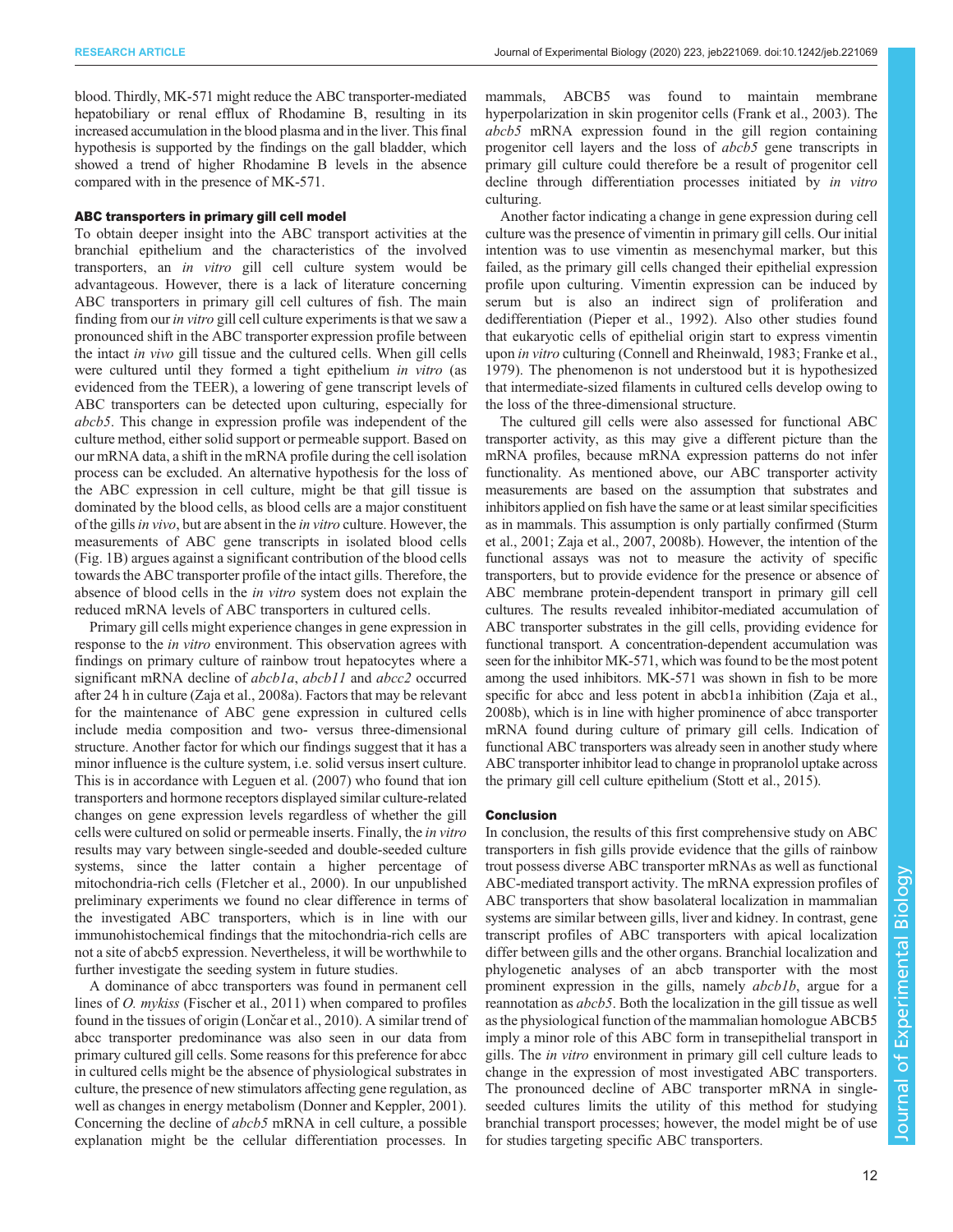#### <span id="page-12-0"></span>Acknowledgements

The monoclonal a5 ATPase, Na<sup>+</sup>K<sup>+</sup> alpha subunit antibody was obtained from the Developmental Studies Hybridoma Bank developed under the auspices of the NICHD and maintained by the University of Iowa.

#### Competing interests

The authors declare no competing or financial interests.

#### Author contributions

Conceptualization: C.K., H.S.; Methodology: C.K., A.C., S.F.; Software: S.F.; Formal analysis: C.K., S.F.; Investigation: C.K., S.F.; Data curation: C.K.; Writing - original draft: C.K.; Writing - review & editing: C.K., K.F., S.F., H.S.; Visualization: C.K., S.F.; Supervision: K.F., H.S.; Funding acquisition: K.F., H.S.

#### Funding

This research was funded by the Swiss National Science Foundation (PDFMP3\_127259 to H.S. and K.F.).

#### Supplementary information

Supplementary information available online at <https://jeb.biologists.org/lookup/doi/10.1242/jeb.221069.supplemental>

#### References

- [Bard, S. M., Bello, S. M., Hahn, M. E. and Stegeman, J. J.](https://doi.org/10.1016/S0166-445X(01)00256-9) (2002). Expression of [P-glycoprotein in killifish \(Fundulus heteroclitus\) exposed to environmental](https://doi.org/10.1016/S0166-445X(01)00256-9) xenobiotics. Aquat. Toxicol. 59[, 237-251. doi:10.1016/S0166-445X\(01\)00256-9](https://doi.org/10.1016/S0166-445X(01)00256-9)
- [Barron, M. G., Schultz, I. R. and Hayton, W. L.](https://doi.org/10.1016/0041-008X(89)90133-6) (1989). Presystemic branchial [metabolism limits di-2-ethylhexyl phthalate accumulation in fish.](https://doi.org/10.1016/0041-008X(89)90133-6) Toxicol. Appl. Pharmacol. 98[, 49-57. doi:10.1016/0041-008X\(89\)90133-6](https://doi.org/10.1016/0041-008X(89)90133-6)
- [Bartram, A. E., Winter, M. J., Huggett, D. B., McCormack, P., Constantine, L. A.,](https://doi.org/10.1002/tox.20684) [Hetheridge, M. J., Hutchinson, T. H., Kinter, L. B., Ericson, J. F., Sumpter,](https://doi.org/10.1002/tox.20684) J. P. et al. [\(2012\). In vivo and in vitro liver and gill EROD activity in rainbow trout](https://doi.org/10.1002/tox.20684) [\(Oncorhynchus mykiss\) exposed to the beta-blocker propranolol.](https://doi.org/10.1002/tox.20684) Environ. Toxicol. 27[, 573-582. doi:10.1002/tox.20684](https://doi.org/10.1002/tox.20684)
- Bodó, A., Bakos, E., Szeri, F., Váradi, A. and Sarkadi, B. (2003). The role of [multidrug transporters in drug availability, metabolism and toxicity.](https://doi.org/10.1016/S0378-4274(02)00497-6) Toxicol. Lett. 140-141[, 133-143. doi:10.1016/S0378-4274\(02\)00497-6](https://doi.org/10.1016/S0378-4274(02)00497-6)
- [Bradbury, S. P., Coats, J. R. and McKim, J. M.](https://doi.org/10.1002/etc.5620050609) (1986). Toxicokinetics of [fenvalerate in rainbow trout \(Salmo gairdneri\).](https://doi.org/10.1002/etc.5620050609) Environ. Toxicol. Chem. 5, [567-576. doi:10.1002/etc.5620050609](https://doi.org/10.1002/etc.5620050609)
- Carlsson, C. and Pärt, P. [\(2001\). 7-Ethoxyresorufin O-deethylase induction in](https://doi.org/10.1016/S0166-445X(00)00184-3) [rainbow trout gill epithelium cultured on permeable supports: asymmetrical](https://doi.org/10.1016/S0166-445X(00)00184-3) [distribution of substrate metabolites.](https://doi.org/10.1016/S0166-445X(00)00184-3) Aquat. Toxicol. 54, 29-38. doi:10.1016/ [S0166-445X\(00\)00184-3](https://doi.org/10.1016/S0166-445X(00)00184-3)
- [Chang, H. Y., Chi, J.-T., Dudoit, S., Bondre, C., van de Rijn, M., Botstein, D. and](https://doi.org/10.1073/pnas.162488599) Brown, P. O. [\(2002\). Diversity, topographic differentiation, and positional memory](https://doi.org/10.1073/pnas.162488599) in human fibroblasts. Proc. Natl Acad. Sci. USA 99[, 12877-12882. doi:10.1073/](https://doi.org/10.1073/pnas.162488599) [pnas.162488599](https://doi.org/10.1073/pnas.162488599)
- [Chen, Z.-S., Kawabe, T., Ono, M., Aoki, S., Sumizawa, T., Furukawa, T., Uchiumi,](https://doi.org/10.1124/mol.56.6.1219) [T., Wada, M., Kuwano, M. and Akiyama, S.-I.](https://doi.org/10.1124/mol.56.6.1219) (1999). Effect of multidrug [resistance-reversing agents on transporting activity of human canalicular](https://doi.org/10.1124/mol.56.6.1219) [multispecific organic anion transporter.](https://doi.org/10.1124/mol.56.6.1219) Mol. Pharmacol. 56, 1219-1228. doi:10. [1124/mol.56.6.1219](https://doi.org/10.1124/mol.56.6.1219)
- [Chu, X.-Y., Huskey, S.-E. W., Braun, M. P., Sarkadi, B., Evans, D. C. and Evers,](https://doi.org/10.1124/jpet.103.062091) R. [\(2004\). Transport of ethinylestradiol glucuronide and ethinylestradiol sulfate by](https://doi.org/10.1124/jpet.103.062091) [the multidrug resistance proteins MRP1, MRP2, and MRP3.](https://doi.org/10.1124/jpet.103.062091) J. Pharmacol. Exp. Ther. 309[, 156-164. doi:10.1124/jpet.103.062091](https://doi.org/10.1124/jpet.103.062091)
- Connell, N. D. and Rheinwald, J. G. [\(1983\). Regulation of the cytoskeleton in](https://doi.org/10.1016/0092-8674(83)90155-1) [mesothelial cells: reversible loss of keratin and increase in vimentin during rapid](https://doi.org/10.1016/0092-8674(83)90155-1) growth in culture. Cell 34[, 245-253. doi:10.1016/0092-8674\(83\)90155-1](https://doi.org/10.1016/0092-8674(83)90155-1)
- [Dankers, A. C. A., Sweep, F. C. G. J., Pertijs, J. C. L. M., Verweij, V., van den](https://doi.org/10.1007/s00441-012-1417-5) [Heuvel, J. J. M. W., Koenderink, J. B., Russel, F. G. M. and Masereeuw, R.](https://doi.org/10.1007/s00441-012-1417-5) [\(2012\). Localization of breast cancer resistance protein \(Bcrp\) in endocrine](https://doi.org/10.1007/s00441-012-1417-5) [organs and inhibition of its transport activity by steroid hormones.](https://doi.org/10.1007/s00441-012-1417-5) Cell Tissue Res. 349[, 551-563. doi:10.1007/s00441-012-1417-5](https://doi.org/10.1007/s00441-012-1417-5)
- [Daoud, R., Kast, C., Gros, P. and Georges, E.](https://doi.org/10.1021/bi0020574) (2000). Rhodamine 123 binds to [multiple sites in the multidrug resistance protein \(MRP1\).](https://doi.org/10.1021/bi0020574) Biochemistry 39, [15344-15352. doi:10.1021/bi0020574](https://doi.org/10.1021/bi0020574)
- Desuzinges-Mandon, E., Arnaud, O., Martinez, L., Huché, F., Di Pietro, A. and Falson, P. [\(2010\). ABCG2 transports and transfers heme to albumin through its](https://doi.org/10.1074/jbc.M110.139170) large extracellular loop. J. Biol. Chem. 285[, 33123-33133. doi:10.1074/jbc.M110.](https://doi.org/10.1074/jbc.M110.139170) [139170](https://doi.org/10.1074/jbc.M110.139170)
- Donner, M. G. and Keppler, D. [\(2001\). Up-regulation of basolateral multidrug](https://doi.org/10.1053/jhep.2001.26213) [resistance protein 3 \(Mrp3\) in cholestatic rat liver.](https://doi.org/10.1053/jhep.2001.26213) Hepatology 34, 351-359. doi:10. [1053/jhep.2001.26213](https://doi.org/10.1053/jhep.2001.26213)
- Erickson, R. J. and McKim, J. M. [\(1990\). A model for exchange of organic](https://doi.org/10.1016/0166-445X(90)90001-6) [chemicals at fish gills: flow and diffusion limitations.](https://doi.org/10.1016/0166-445X(90)90001-6) Aquatic toxicology 18, [175-197. doi:10.1016/0166-445X\(90\)90001-6](https://doi.org/10.1016/0166-445X(90)90001-6)
- [Essodaïgui, M., Broxterman, H. J. and Garnier-Suillerot, A.](https://doi.org/10.1021/bi9718043) (1998). Kinetic [analysis of calcein and calcein-acetoxymethylester efflux mediated by the](https://doi.org/10.1021/bi9718043) [multidrug resistance protein and P-glycoprotein.](https://doi.org/10.1021/bi9718043) Biochemistry 37, 2243-2250. [doi:10.1021/bi9718043](https://doi.org/10.1021/bi9718043)
- [Evans, D. H., Piermarini, P. M. and Choe, K. P.](https://doi.org/10.1152/physrev.00050.2003) (2005). The multifunctional fish gill: [dominant site of gas exchange, osmoregulation, acid-base regulation, and](https://doi.org/10.1152/physrev.00050.2003) [excretion of nitrogenous waste.](https://doi.org/10.1152/physrev.00050.2003) Physiol. Rev. 85, 97-177. doi:10.1152/physrev. [00050.2003](https://doi.org/10.1152/physrev.00050.2003)
- [Fischer, S., Loncar, J., Zaja, R., Schnell, S., Schirmer, K., Smital, T. and](https://doi.org/10.1016/j.aquatox.2010.11.010) Luckenbach, T. [\(2011\). Constitutive mRNA expression and protein activity levels](https://doi.org/10.1016/j.aquatox.2010.11.010) [of nine ABC efflux transporters in seven permanent cell lines derived from different](https://doi.org/10.1016/j.aquatox.2010.11.010) [tissues of rainbow trout \(Oncorhynchus mykiss\).](https://doi.org/10.1016/j.aquatox.2010.11.010) Aquat. Toxicol. 101, 438-446. [doi:10.1016/j.aquatox.2010.11.010](https://doi.org/10.1016/j.aquatox.2010.11.010)
- Fletcher, M., Kelly, S. P., Pärt, P., O'Donnell, M. J. and Wood, C. M. (2000). Transport properties of cultured branchial epithelia from freshwater rainbow trout: a novel preparation with mitochondria-rich cells. J. Exp. Biol. 203, 1523-1537.
- [Frank, N. Y., Pendse, S. S., Lapchak, P. H., Margaryan, A., Shlain, D., Doeing, C.,](https://doi.org/10.1074/jbc.M308700200) Sayegh, M. H. and Frank, M. H. [\(2003\). Regulation of progenitor cell fusion by](https://doi.org/10.1074/jbc.M308700200) [ABCB5 P-glycoprotein, a novel human ATP-binding cassette transporter.](https://doi.org/10.1074/jbc.M308700200) J. Biol. Chem. 278[, 47156-47165. doi:10.1074/jbc.M308700200](https://doi.org/10.1074/jbc.M308700200)
- [Frank, N. Y., Margaryan, A., Huang, Y., Schatton, T., Waaga-Gasser, A. M.,](https://doi.org/10.1158/0008-5472.CAN-04-3327) [Gasser, M., Sayegh, M. H., Sadee, W. and Frank, M. H.](https://doi.org/10.1158/0008-5472.CAN-04-3327) (2005). ABCB5 [mediated doxorubicin transport and chemoresistance in human malignant](https://doi.org/10.1158/0008-5472.CAN-04-3327) melanoma. Cancer Res. 65[, 4320-4333. doi:10.1158/0008-5472.CAN-04-3327](https://doi.org/10.1158/0008-5472.CAN-04-3327)
- [Franke, W. W., Schmid, E., Winter, S., Osborn, M. and Weber, K.](https://doi.org/10.1016/0014-4827(79)90418-X) (1979). [Widespread occurrence of intermediate-sized filaments of the vimentin-type in](https://doi.org/10.1016/0014-4827(79)90418-X) [cultured cells from diverse vertebrates.](https://doi.org/10.1016/0014-4827(79)90418-X) Exp. Cell Res. 123, 25-46. doi:10.1016/ [0014-4827\(79\)90418-X](https://doi.org/10.1016/0014-4827(79)90418-X)
- Garg, P., Dhakne, R. and Belekar, V. [\(2015\). Role of breast cancer resistance](https://doi.org/10.1007/s11030-014-9562-2) [protein \(BCRP\) as active efflux transporter on blood-brain barrier \(BBB\)](https://doi.org/10.1007/s11030-014-9562-2) permeability. Mol. Divers. 19[, 163-172. doi:10.1007/s11030-014-9562-2](https://doi.org/10.1007/s11030-014-9562-2)
- [Gekeler, V., Ise, W., Sanders, K. H., Ulrich, W. R. and Beck, J.](https://doi.org/10.1006/bbrc.1995.1344) (1995). The [leukotriene LTD4 receptor antagonist MK571 specifically modulates MRP](https://doi.org/10.1006/bbrc.1995.1344) associated multidrug resistance. [Biochem. Biophys. Res. Commun.](https://doi.org/10.1006/bbrc.1995.1344) 208, [345-352. doi:10.1006/bbrc.1995.1344](https://doi.org/10.1006/bbrc.1995.1344)
- [Germann, U. A., Ford, P. J., Shlyakhter, D., Mason, V. S. and Harding, M. W.](https://doi.org/10.1097/00001813-199702000-00005) [\(1997\). Chemosensitization and drug accumulation effects of VX-710, verapamil,](https://doi.org/10.1097/00001813-199702000-00005) [cyclosporin A, MS-209 and GF120918 in multidrug resistant HL60/ADR cells](https://doi.org/10.1097/00001813-199702000-00005) [expressing the multidrug resistance-associated protein MRP.](https://doi.org/10.1097/00001813-199702000-00005) Anti-Cancer Drugs 8[, 141-155. doi:10.1097/00001813-199702000-00005](https://doi.org/10.1097/00001813-199702000-00005)
- Grosell, M. and Wood, C. M. (2002). Copper uptake across rainbow trout gills: mechanisms of apical entry. J. Exp. Biol. 205, 1179-1188.
- [Hemmer, M. J., Courtney, L. A. and Ortego, L. S.](https://doi.org/10.1002/jez.1402720109) (1995). Immunohistochemical [detection of P-glycoprotein in teleost tissues using mammalian polyclonal and](https://doi.org/10.1002/jez.1402720109) monoclonal antibodies. J. Exp. Zool. 272[, 69-77. doi:10.1002/jez.1402720109](https://doi.org/10.1002/jez.1402720109)
- Holló, Z., Homolya, L., Hegedüs, T. and Sarkadi, B. [\(1996\). Transport properties](https://doi.org/10.1016/0014-5793(96)00237-2) [of the multidrug resistance-associated protein \(MRP\) in human tumour cells.](https://doi.org/10.1016/0014-5793(96)00237-2) FEBS Lett. 383[, 99-104. doi:10.1016/0014-5793\(96\)00237-2](https://doi.org/10.1016/0014-5793(96)00237-2)
- [Husoy, A. M., Myers, M. S., Willis, M. L., Collier, T. K., Celander, M. and Goksoyr,](https://doi.org/10.1006/taap.1994.1254) A. [\(1994\). Immunohistochemical localization of CYP1A and CYP3A-like isozymes](https://doi.org/10.1006/taap.1994.1254) [in hepatic and extrahepatic tissues of Atlantic cod \(Gadus morhua L.\), a marine fish.](https://doi.org/10.1006/taap.1994.1254) Toxicol. Appl. Pharmacol. 129[, 294-308. doi:10.1006/taap.1994.1254](https://doi.org/10.1006/taap.1994.1254)
- [Kelly, S. P., Fletcher, M., Pa](https://doi.org/10.1023/A:1009816923262)̈rt, P. and Wood, C. M. (2000). Procedures for the preparation and culture of 'reconstructed' [rainbow trout branchial epithelia.](https://doi.org/10.1023/A:1009816923262) Methods Cell Sci. 22[, 153-163. doi:10.1023/A:1009816923262](https://doi.org/10.1023/A:1009816923262)
- Kennedy, C. J. and Walsh, P. J. [\(1994\). The effects of temperature on the uptake](https://doi.org/10.1007/BF00004335) [and metabolism of benzo\[a\]pyrene in isolated gill cells of the gulf toadfish,](https://doi.org/10.1007/BF00004335) Opsanus beta. Fish Physiol. Biochem. 13[, 93-103. doi:10.1007/BF00004335](https://doi.org/10.1007/BF00004335)
- Kropf, C., Segner, H. and Fent, K. [\(2016\). ABC transporters and xenobiotic](https://doi.org/10.1016/j.cbpc.2016.02.006) [defense systems in early life stages of rainbow trout \(Oncorhynchus mykiss\).](https://doi.org/10.1016/j.cbpc.2016.02.006) [Comp. Biochem. Physiol. C Toxicol. Pharmacol.](https://doi.org/10.1016/j.cbpc.2016.02.006) 185-186, 45-56. doi:10.1016/j. [cbpc.2016.02.006](https://doi.org/10.1016/j.cbpc.2016.02.006)
- [Leguen, I., Cauty, C., Odjo, N., Corlu, A. and Prunet, P.](https://doi.org/10.1016/j.cbpa.2007.09.007) (2007). Trout gill cells in [primary culture on solid and permeable supports.](https://doi.org/10.1016/j.cbpa.2007.09.007) Comp. Biochem. Physiol. A Mol. Integr. Physiol. 148[, 903-912. doi:10.1016/j.cbpa.2007.09.007](https://doi.org/10.1016/j.cbpa.2007.09.007)
- [Leslie, E. M., Deeley, R. G. and Cole, S. P. C.](https://doi.org/10.1016/j.taap.2004.10.012) (2005). Multidrug resistance proteins. [role of P-glycoprotein, MRP1, MRP2, and BCRP \(ABCG2\) in tissue defense.](https://doi.org/10.1016/j.taap.2004.10.012) Toxicol. Appl. Pharmacol. 204[, 216-237. doi:10.1016/j.taap.2004.10.012](https://doi.org/10.1016/j.taap.2004.10.012)
- Lončar, J., Popović, M., Zaja, R. and Smital, T. [\(2010\). Gene expression analysis](https://doi.org/10.1016/j.cbpc.2009.10.009) [of the ABC efflux transporters in rainbow trout \(Oncorhynchus mykiss\).](https://doi.org/10.1016/j.cbpc.2009.10.009) Comp. [Biochem. Physiol. C Toxicol. Pharmacol.](https://doi.org/10.1016/j.cbpc.2009.10.009) 151, 209-215. doi:10.1016/j.cbpc.2009. [10.009](https://doi.org/10.1016/j.cbpc.2009.10.009)
- [Long, Y., Li, Q., Zhong, S., Wang, Y. and Cui, Z.](https://doi.org/10.1016/j.cbpc.2011.01.002) (2011). Molecular characterization [and functions of zebrafish ABCC2 in cellular efflux of heavy metals.](https://doi.org/10.1016/j.cbpc.2011.01.002) Comp. [Biochem. Physiol. C Toxicol. Pharmacol.](https://doi.org/10.1016/j.cbpc.2011.01.002) 153, 381-391. doi:10.1016/j.cbpc.2011. [01.002](https://doi.org/10.1016/j.cbpc.2011.01.002)